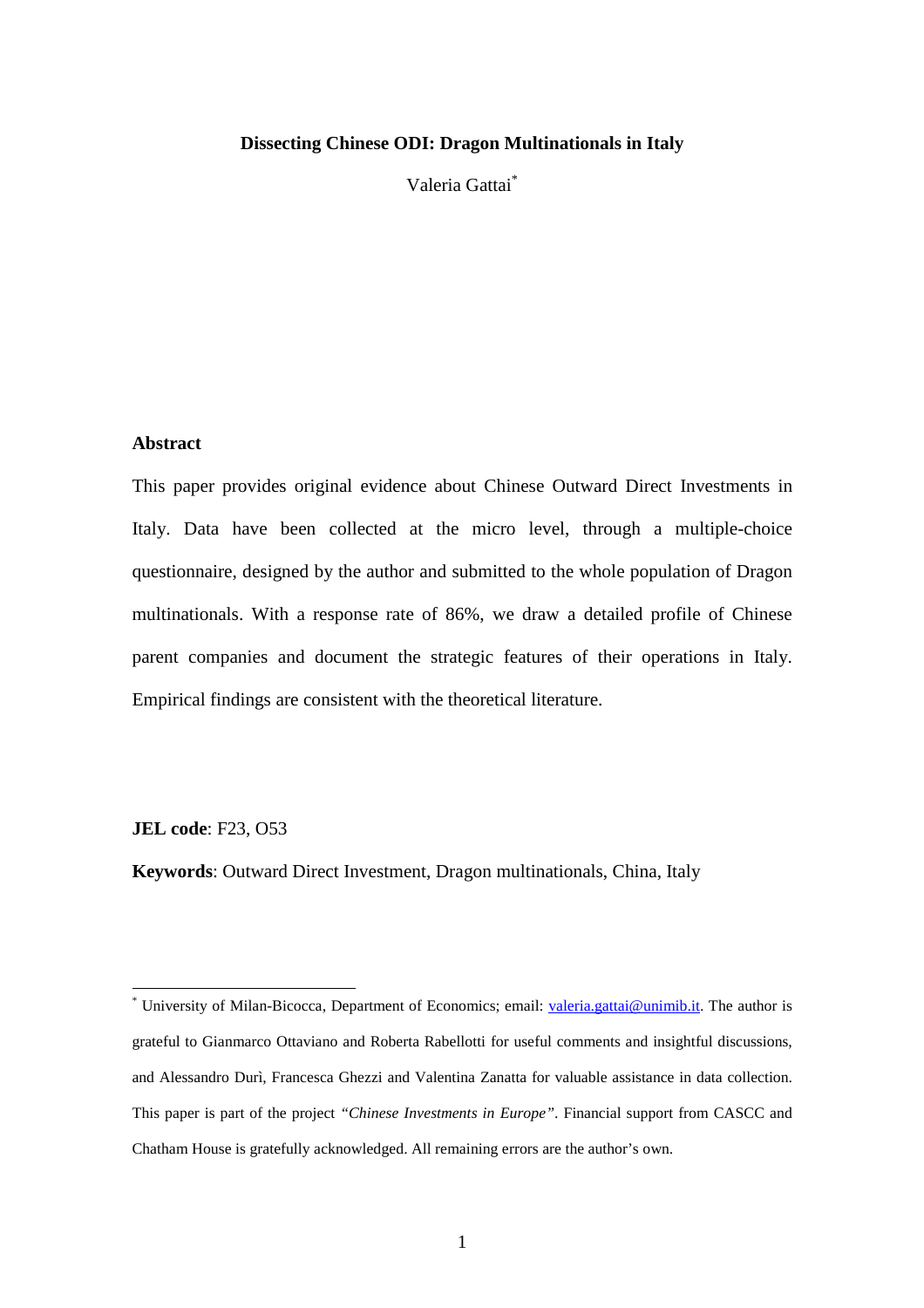## **1. Introduction**

The past two decades have witnessed the rise of a growing number of Multinational Enterprises (MNEs) from emerging economies, mainly because of overseas expansion by Asian companies (UNCTAD 2007, 2006).

Outward Direct Investment (ODI) from developing countries is not a new phenomenon, but it has recently experienced both a quantitative and a qualitative transformation. On the one hand, the magnitude of investments has markedly increased over time. According to UNCTAD (2008), flows of ODI rose from 6 to 253 billion USD and stocks moved from 145 to 2,288 billion USD, between 1990 and 2007. On the other hand, the geographical and sector patterns have changed as well, shifting from developing to developed countries as a host and from manufacturing to the service industry as a target.

China, in particular, has consolidated its position as a global investor, moving from virtually zero ODI in 1978 to the record stock of 96 billion USD in 2007. With an average growth rate of 60% between 2002 and 2006, China ranked thirteenth among largest source countries worldwide in 2007 (Cui et al. 2008) and sixth among emerging economies (UNCTAD 2008). To mention just a few examples, the Lenovo Group, China's largest computer manufacturer, successfully acquired the global PC business of IBM in 2004. At the same time Haier, the famous Chinese household appliances company, established its manufacturing plants in South Carolina; TLC bought the television arm of France's Thomson SA and Alcatel SA, and Nanjin Automotive Industry Corporation acquired MG Rover to set production facilities in the UK.

This evidence crucially challenges the old view of the country as a low cost manufacturing location: even though China has been traditionally considered as a

2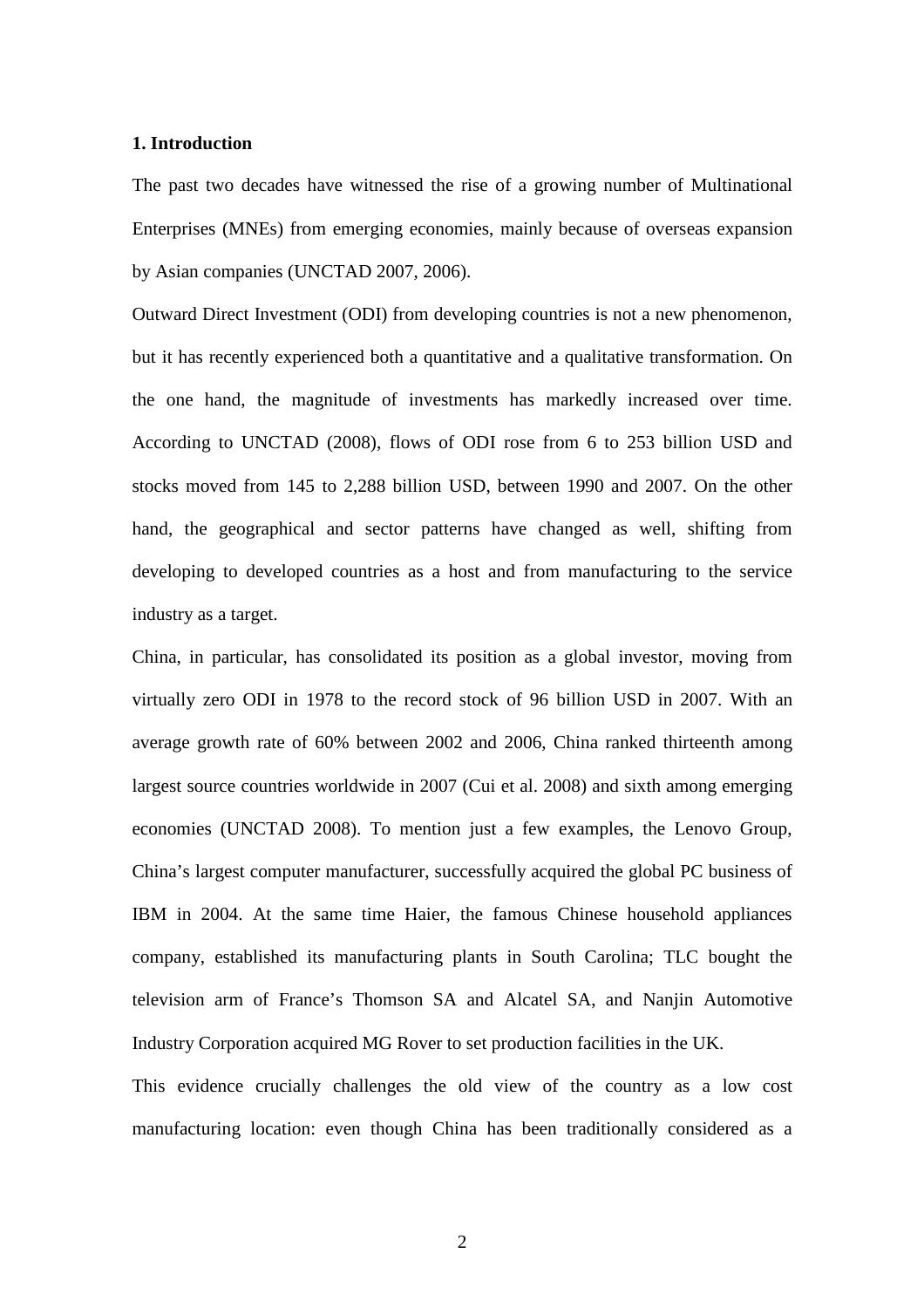magnet for Foreign Direct Investment (FDI), nowadays it is increasingly becoming a source of multinational activity (Schuller and Turner 2005).

Notice that the internationalization process involving Dragon multinationals<sup>1</sup> represents a recent chapter in China's long history. In fact, it is only since the instigation of the "Open Door" policy in 1978, that the country has experienced deep economic reforms, to change the domestic industrial structure and increase its integration into the global economy. Hence, during the last three decades, China has been able to amaze global observers through a number of record performances, from steady economic growth to FDI attraction, from trade expansion to the emergence of a large and relatively affluent middle class. However, the aspect of China rising power that is most noticed nowadays is the dramatic growth of its outward direct investment. Under the "Go Global" policy, advocated in 2002, restrictions to outflows are lowered and government efforts to promote international expansion are stepped up, thus China's role as a major investor is expected to keep on growing in the future<sup>2</sup>.

While many papers have been investigating the strategic drivers behind the internationalization patterns of Dragon multinationals, most research remains descriptive and empirical evidence is rather scattered. In particular, when quantitative analysis is provided, it is mostly based on macroeconomic data to make a general overview of sector and geographical patterns (see, for instance: Nicolas and Thomsen 2008; Rabellotti and Sanfilippo 2008; Gao 2008; Poncet 2007; UNCTAD 2006;

 1 In this paper, Dragon multinationals are defined as those headquartered in China.

 $2^2$  For more details about the historical process of Chinese internationalization, see (OECD 2008; Zhang Y. 2005; Warner et al. 2004; Cai 1999; Tseng 1994). The role of the State in promoting outward direct investments and the main actors involved at the political level, are exhaustively investigated by Berger and Berkofsky (2009), Buckley et al. (2008b) and Poncet (2007).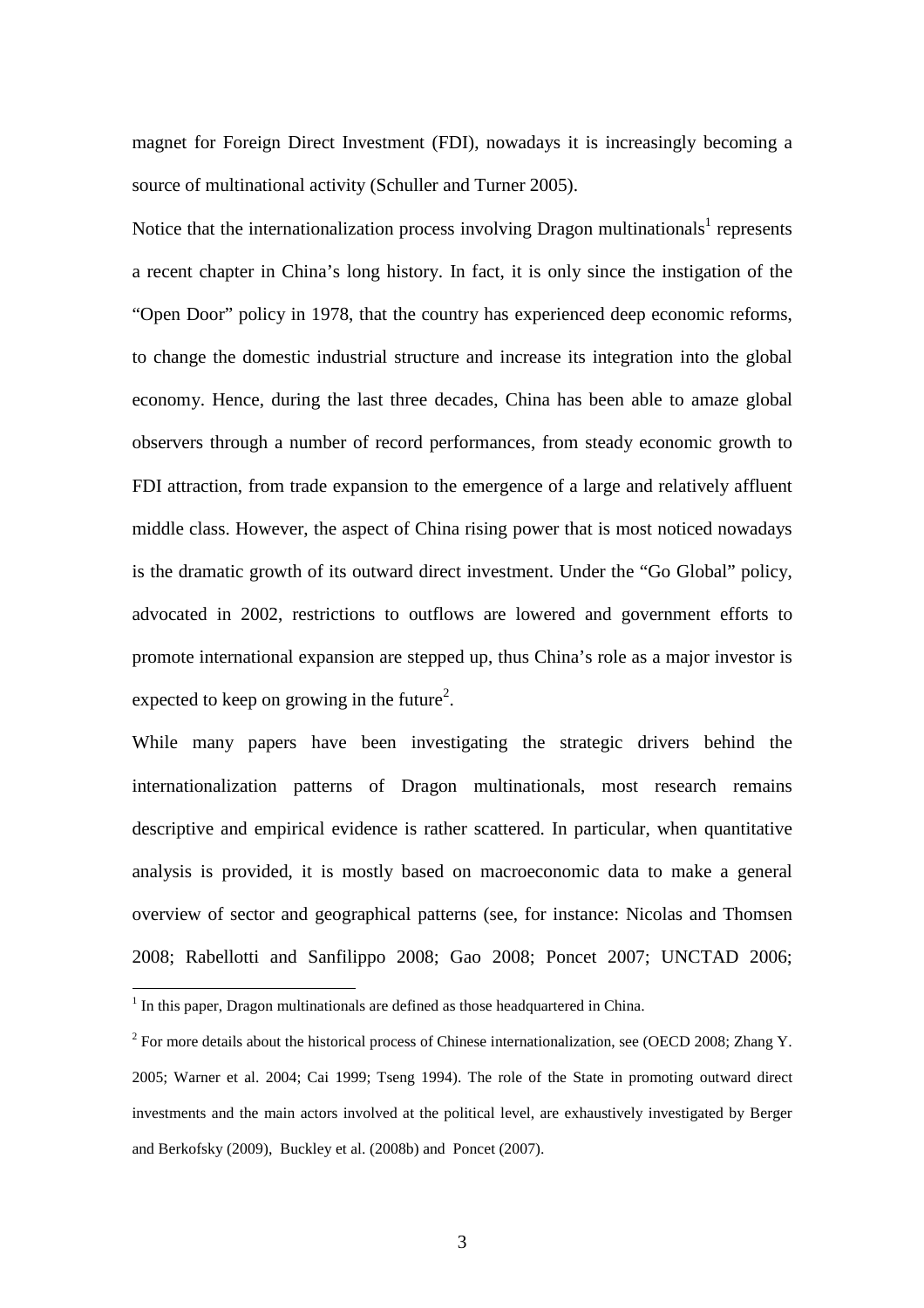Schuller and Turner 2005). This kind of studies, however, fails to explain what is behind those trends: why do Chinese enterprises invest abroad? What drives their location choice? How do they enter into a foreign market? What kind of returns and problems do they face when operating abroad? To answer these and similar questions, we need to go beyond the macroeconomic evidence and explore the universe of firmlevel information. Put another way, we need to dissect Chinese ODI through microeconomic data, to disentangle the singles voices aggregated in the macro chorus. Notice, however, that quantitative studies, based on microeconomic data, are quite limited, and they range from cases histories (see, among others: Duysters et al. 2009; Liu 2007; Li 2007) to sector analysis (see, for example: Niosi and Tschang 2009; Kumar and Chadha 2009) or anecdotal evidence (as in: Gao 2008; Zhang Y. 2005; Deng 2004). To best of our knowledge, survey data about Chinese ODI at the micro level, has not been systematically collected yet, preventing the dissection of general trends<sup>3</sup>.

To fill this gap, the present paper aims at providing original evidence about Dragon multinationals in Italy, which is one of the main recipients of Chinese ODI in Europe (see Table 1). Data come from a multiple-choice questionnaire designed by the author and submitted to the whole population of Chinese affiliates in Italy; with a response rate

 $\overline{a}$ 

 ${}^{2}$ A few exceptions are due to Buckley et al. (2008a), Cui et al. (2008) and Zhang (2005). Buckley et al. (2008a) captures 17% of Chinese ODI in the UK by means of a brief questionnaire, focused only on strategic drivers. Cui et al. (2008) complements micro data from the Statistical Bullettin of China's Outward Foreign Direct Investment, through questions about entry mode choices. Zhang (2005) interviews over 200 Chinese enterprises (not necessarily MNEs) to state their potential interest in investing in Canada. The lack of survey data about Chinese ODI is lamented also in Buckley et al (2007), Filippov and Saebi (2008), Aulakh (2007) and OECD (2006).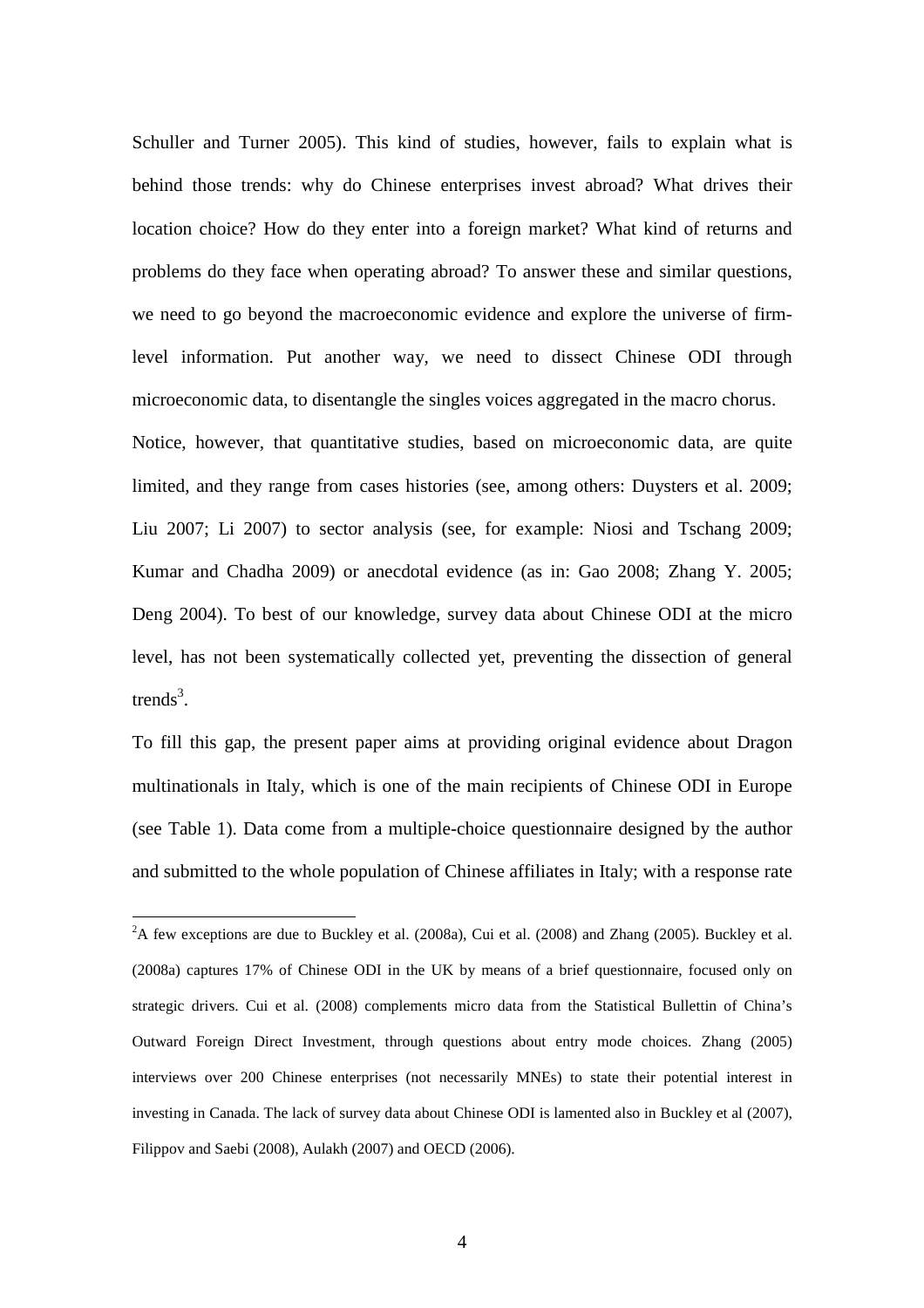of 86%, the present paper outlines the quantitative and qualitative features of 28 direct investments, providing a rather detailed picture. As explained in Section 4, our data include also FDI from Taiwan and Hong Kong, which allows us to compare push and pull factors, entry mode and location strategies, by home region. To the best of our knowledge, this is the first attempt at collecting survey data about Chinese ODI, offering such a rich framework, both in terms of sample representativeness and topic coverage. Despite the high response rate, the limited number of observations prevents us from conducting a proper econometric exercise; however, a number of summary statistics and figures are shown to summarize the main findings of the survey. We believe this is a first step in analysing Chinese ODI at the micro level to dissect macro trends with firm-level details.

The rest of the paper is organized as follows. Section 2 provides a brief literature review that serves as a theoretical framework for the empirical analysis. Section 3 presents recent macroeconomic evidence of Chinese ODI, to characterize general trends, while Section 4 focuses on the experience of Dragon MNEs in Italy, based on the survey results. Since the questionnaire is designed according to the existing literature, in commenting the main findings in Section 4, particular attention is devoted to the matching between empirical findings and theoretical expectations. Section 5 then concludes and sets future lines of research.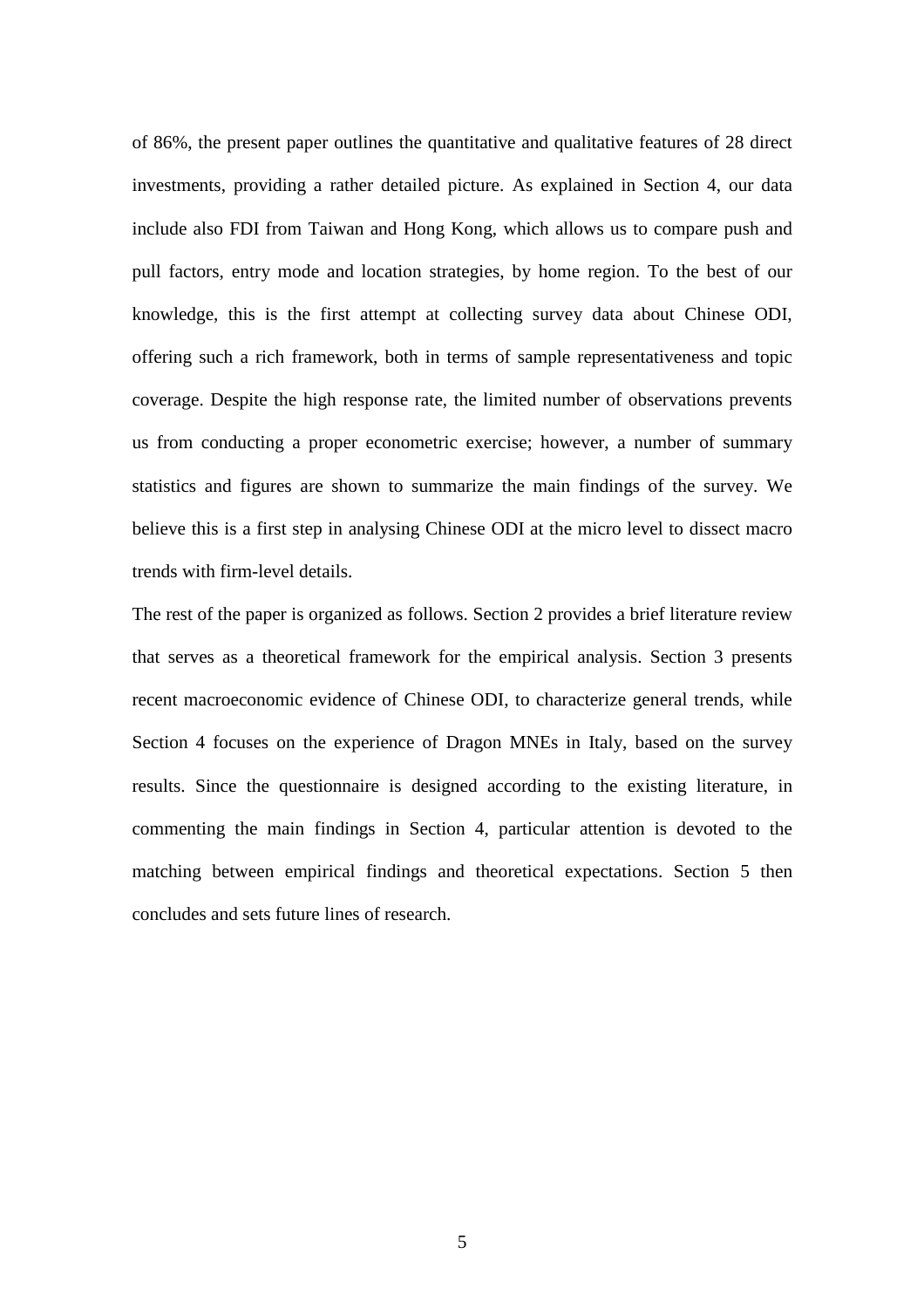## **2. Literature review**

This Section provides a brief literature review about emerging countries multinationals<sup>4</sup>. To describe the burgeoning number of contributions belonging to this field of study, two subsections follow. In (2.1), we discuss whether the traditional view of foreign direct investment, elaborated to explain outflows from advanced countries, is applicable to emerging economies ODI. In (2.2), we summarize the main characteristics of developing countries MNEs and their foreign operations, as depicted in the existing literature. The theoretical framework delineated below is particularly important for the empirical part of this paper since the multiple-choice questionnaire is structured accordingly.

# *2.1 Is the traditional view of foreign direct investment capable of explaining new ODI from emerging economies?*

In the last 30 years, the literature on multinational enterprises has fruitfully developed around Dunning's OLI and IDP frameworks, considered as the leading theoretical explanation of why and when FDI occurs (see Dunning 1981, 1993). This is what we call the "traditional" view of foreign direct investment.

The intuition behind Dunning's arguments is quite straightforward. If MNEs were identical to host country firms, they would not find it profitable to enter the host market. Since FDIs indeed exist, it must be the case that multinational firms possess some inherent advantages easily exploitable through direct investment. FDI operations are thus explained as an attempt to capitalize abroad certain *Ownership-Location-Internalization* (OLI) characteristics, own before internationalization. *Ownership* 

 4 In this paper, "emerging countries", "developing countries" or "latecomer" MNEs are treated as synonymous. For a survey, see Amighini et al. (2009).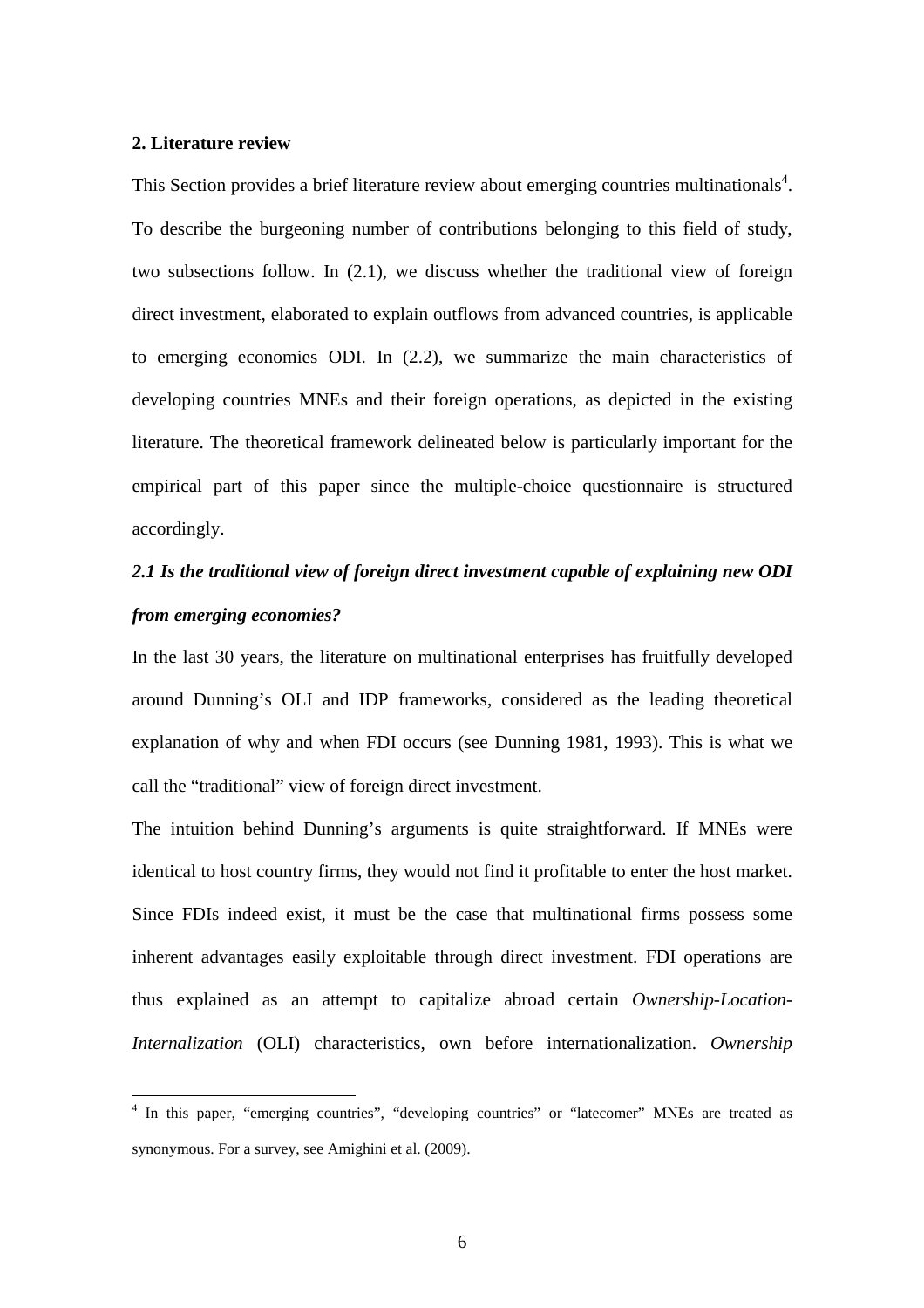*advantages* correspond to some product, know-how, reputation or production process to which other firms do not have access. *Location advantages* arise when it is profitable to produce directly in the host market, rather than manufacturing at home and exporting abroad, and *Internalization advantages* critically shape the boundaries of the firm. Adding to this, Dunning (1993) distinguishes across market-, efficiency- and resourceseeking FDI, where the first is intended to access foreign markets, the second aims at pursuing an efficient specialization of the firm, and the third is motivated by the wish to secure unique natural or strategic resources, such as technology, human capital and reputation, available in the host market. If the OLI framework provides only a static explanation of why FDI occurs, the so-called *Investment Development Path* (IDP) model complements the previous picture, by adding the dynamics. According to this framework, the net outward investment position of a country is positively associated to its level of economic development, and emerging economies internationalize through various stages. The intuition is that, as a country grows, it becomes attractive for inward FDI and, through the interaction between domestic and multinational enterprises, it strengthens its location and ownership position. Hence, moving along further stages of development, the country begins to export and, by exploiting internalization advantages, it undertakes outward FDI in economies lower down in the stage of development<sup>5</sup>.

 $\overline{a}$ 

<sup>5</sup> In the spirit of the IDP model, Luo and Tung (2007) stress the important linkages between inward and outward FDI. According to them, what developing countries are nowadays is the result of the amount of resources – capital and technology – acquired through inward flows. If today they are able to engage in outward FDI, this crucially depends on the mass of inward investments received in the past. In this sense, inward and outward flows are complementary, and they both facilitate international experience and intercultural exchange. A similar argument is due to Pack (2001) that explains Taiwan's fast growth through the country's capacity of absorbing foreign resources with inward FDI.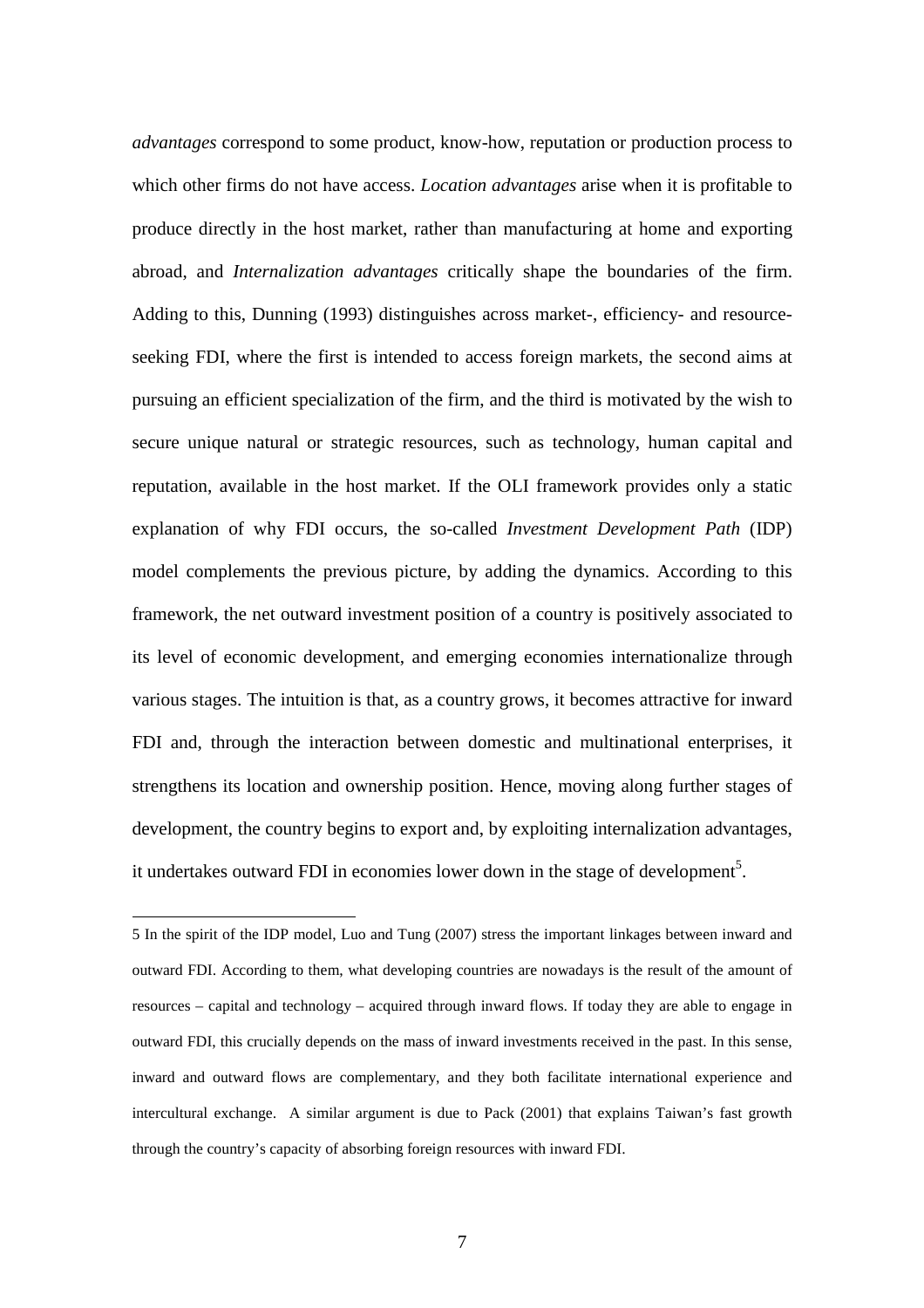This "traditional" view of foreign direct investment was elaborated to explain FDI patterns from advanced countries. This is the reason why, in recent years, a growing strand of the literature has begun to question its fit with investment projects coming from emerging economies.

In particular, a first group of authors criticizes Dunning's OLI and IDP frameworks and calls for a new paradigm. Athreye and Kapur (2009) believe that the OLI theory has only limited power in interpreting the internationalization paths of developing countries MNEs, because they lack exactly the kind of advantages that the theory emphasizes as a prerequisite for investing abroad. Indeed, latecomer multinationals engage in assetseeking rather than asset-exploiting FDI (Deng 2007; Luo and Tung 2007). Contrary to the internalization advantage, they often favour partial ownership of the local affiliate (Li 2007), and they expand overseas to address some competitive disadvantages, such as regional protectionism, limited access to capital, lack of intellectual property rights, poor local infrastructures and under-provision of training and education (Child and Rodrigues 2005; Zhang 2005; Boisot 2004; Nolan 2001). A similar argument is due to Buckley et al. (2007), where time series estimates reveal that Dragon multinationals do not respond to the traditional OLI stimulus. More precisely, Chinese ODIs turn out to be positively associated with political risk and cultural proximity, during the entire 1984- 2001 period, while they are driven by host market size, natural resource endowment and geographical proximity only in certain years. Consistently with this view, the *Linkage-Leverage-Learning* (LLL) model, due to Matthews (2006), captures the idea that latecomer MNEs use their overseas investments and global linkages to leverage cost leads and learn about new sources of competitive gains. If so, FDI may contribute to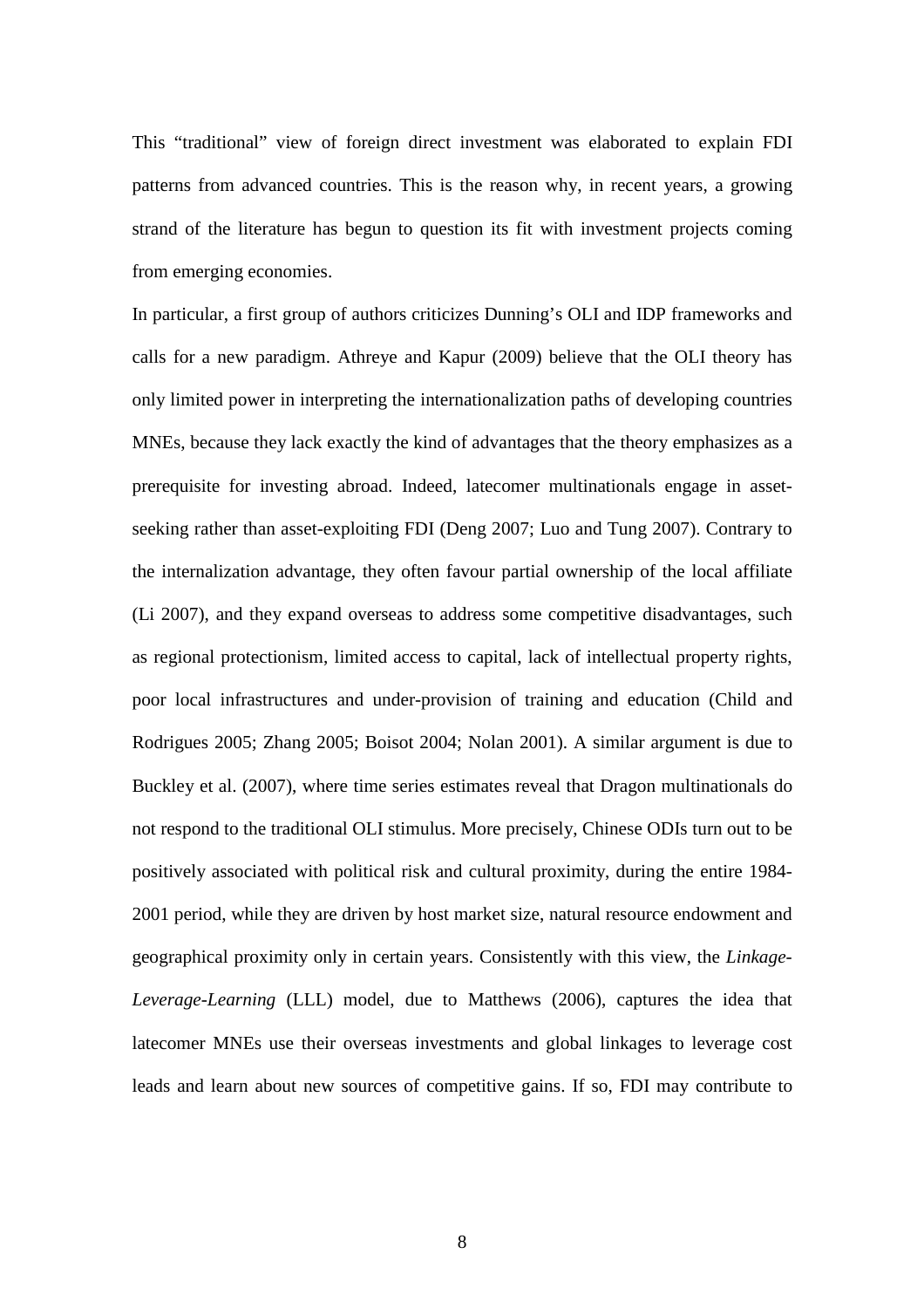build ownership advantages, rather than merely being an outcome of the existing ones<sup>6</sup>. All contributions reviewed above are characterized by sharp criticism towards the OLI paradigm, but the Investment Development Path model is not free from concerns too. For instance, Athreye and Kapur (2009) and Li (2007) find that the time profile of Chinese ODI does not conform to the conventional predictions of the IDP framework. Their empirical evidence shows that emerging countries multinationals developed their industrial bases through policies of import substitution, without massive inflows of FDI in the early stages. Moreover, outflows have emerged much sooner than expected, and they are directed primarily towards developed rather than developing hosts. Last, Gao (2008) tests the determinants of Chinese ODI through time series data of the period 1980-2006 and he finds that outward direct investment is not related to economic development, measured by GDP. On the contrary, it is positively associated with overseas network, R&D investments and inward FDI.

The group of contributions mentioned so far shares the drastic view that Dunning approach is not applicable to emerging countries ODI and therefore it advocates an ad hoc paradigm to account for this phenomenon. However, a second group of papers questions the traditional view of foreign direct investment, but it allows only for a modest reconsideration of it, showing that the old theory can be adapted without the need to build a new one. Through a longitudinal cross-country comparative study of 256 large firms in 1990-2005, Fortanier and Tulder (2009) find that Chinese and Indian multinationals are not a completely new species of firms. Indeed, the OLI mechanism is

 $\overline{a}$ 

<sup>&</sup>lt;sup>6</sup> A different opinion is expressed in Li (2007) where the LLL model is criticized for being ambiguous about the distinction among learning, leverage and linkage. Building on OLI ad LLL, Li (2007) develops a new theory of FDI by merging the internal factors stressed by Dunning with the external ones emphasized by Matthews.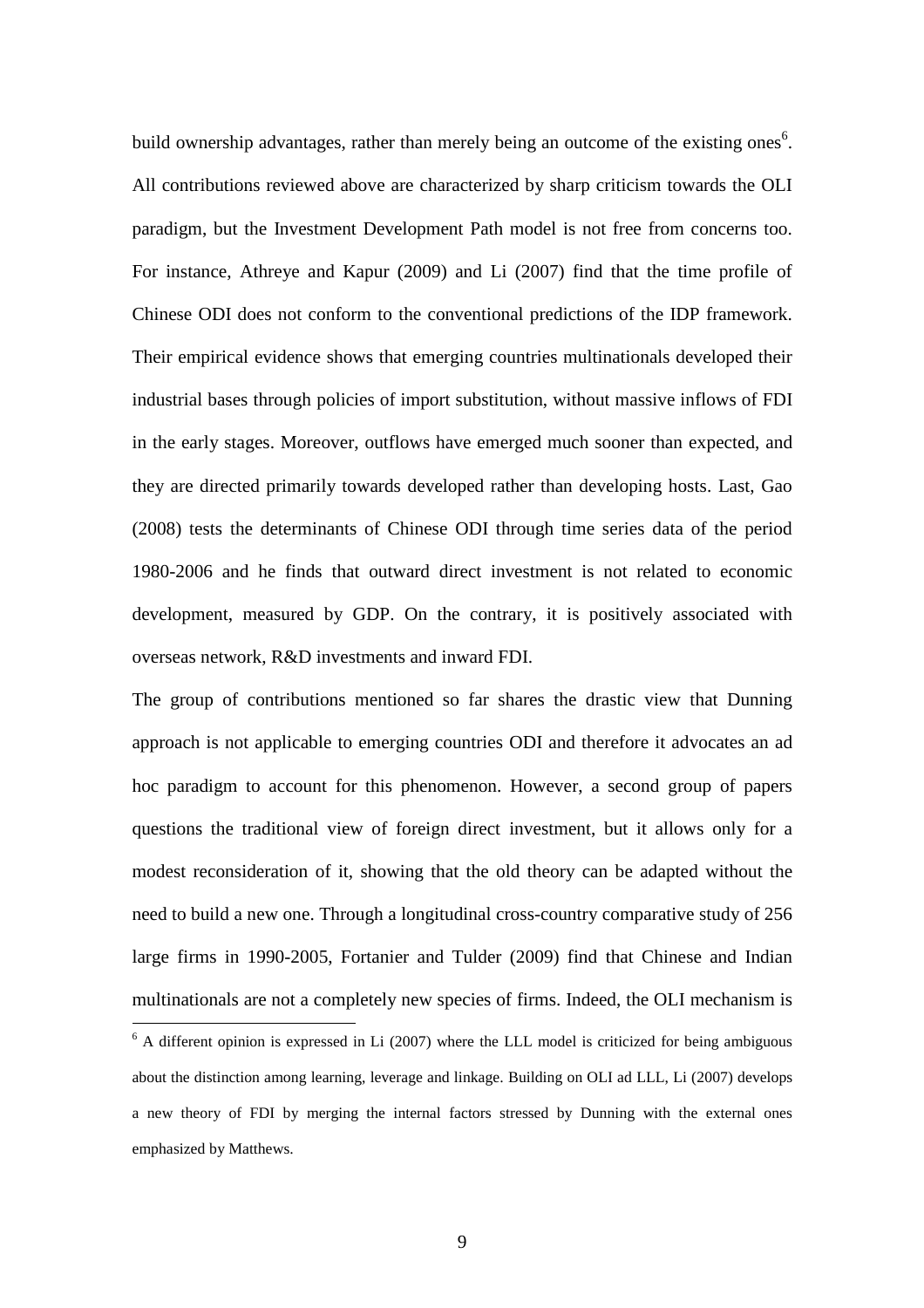still at work because latecomer MNEs possess some ownership advantages, even though different from those of developed countries<sup>7</sup>. As a result, a modest change in the OLI and IDP frameworks might be sufficient to reconcile the traditional theory with the new phenomena.

# *2.2 Characteristics of emerging countries multinationals and their ODI*

Having discussed the theoretical framework to analyze emerging economies ODI, this sub-section investigates some typical features of latecomer multinationals and their investments. Based on (2.1), MNEs from developing countries seem to differ, at least partially, from those located in developed economies, hence (2.2) briefly explores the nature of the main differences.

As far as the portrait of the multinational is concerned, a typical feature identified in the literature is the high degree of state ownership, which explains the active role played by the government in promoting global expansion (Amighini et al. 2009; Yeung and Liu 2008; Deng 2007; UNCTAD 2006). Moreover, emerging countries MNEs usually enjoy a leading global position in industries such as automotives, chemicals, electronics, petroleum refining and steel, transport and telecommunication (UNCTAD 2006). They are relatively small, compared to players from advanced countries, although a number of large ones with global ambitions have recently appeared on the world stage (Amighini et al. 2009; UNCTAD 2006). They are used at operating in highly volatile environments (Fortanier and Tulder 2009) and they rely on ownership advantages such as process capabilities (UNCTAD 2006), management and corporate entrepreneurship (Yiu et al. 2007), parental networks (Fortanier and Tulder 2009), flexibility, social and networking skills (Buckley et al. 2007, UNCATD 2006). While emerging economies

 $\overline{a}$ 

<sup>&</sup>lt;sup>7</sup> See below, in Section 2.2.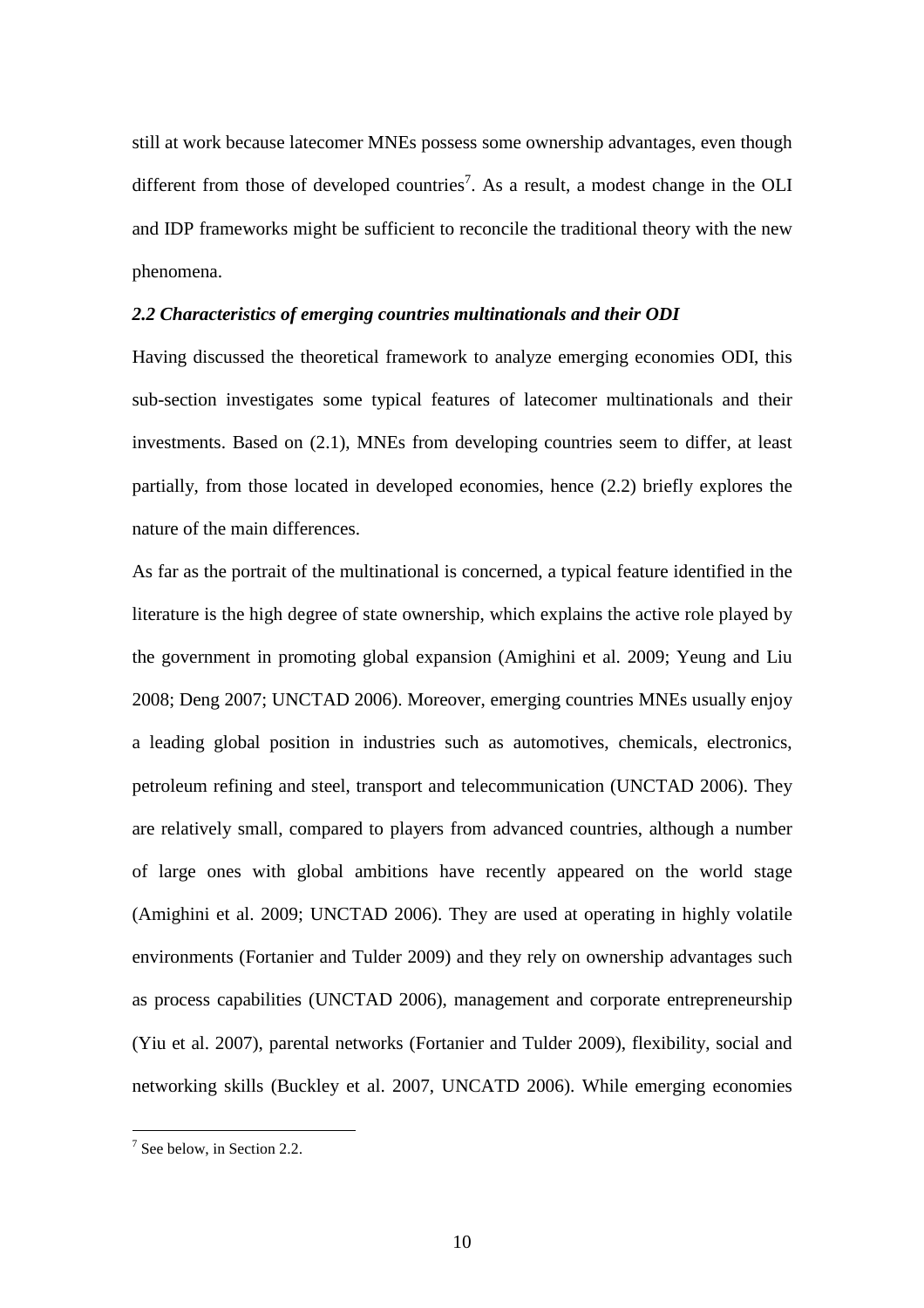MNEs are usually treated as a homogeneous group, a few papers also explore crosscountry differences among them. Duysters et al. (2009) compare Tata and Haier to identify key similarities and differences between Indian and Chinese multinationals. They find that firms originating from both countries receive notable state support, they are successful in creating new products and accessing new markets and make strategic asset seeking ODI. However, Tata has a much longer history, it cumulated several decades of experience in developing countries before entering into a developed market, and it has a stronger preference towards Merger & Acquisition (M&As), compared to Haier. Niosi and Tschang (2009) and Kumar and Chadha (2009) further analyze Chinese and Indian investors, with a focus on the software and steel sector, respectively. They suggest that firms from both countries tend to receive massive government support, and to target culturally similar markets, however, Indian MNEs are usually smaller and private, they enjoy a larger proportion of international sales and show a higher propensity to operate abroad, compared to their Chinese counterparts.

If this is the portrait of latecomer multinationals, what are the characteristics of their investments abroad? What are the push and pull factors? Is there any trend in terms of entry mode choices?

A variety of drivers seems to promote global expansion of emerging countries MNEs. Following Dunning (1993)'s classification of pull factors, market- and resource-seeking FDIs are particularly important, while efficiency considerations play only a limited role (Athreye and Kapur 2009; Fortanier and Tulder 2009; Duysters et al. 2009; Kumar and Chadha 2009; Nicolas 2009; Nicolas and Thomsen 2008; Amighini et al. 2008; Yeung and Liu 2008; UNCTAD 2006; Deng 2004, 2007; Schuller and Turner 2005; Zhang 2005; Wu 2005). According to Amighini at al. (2008) and Filippov and Saebi (2008),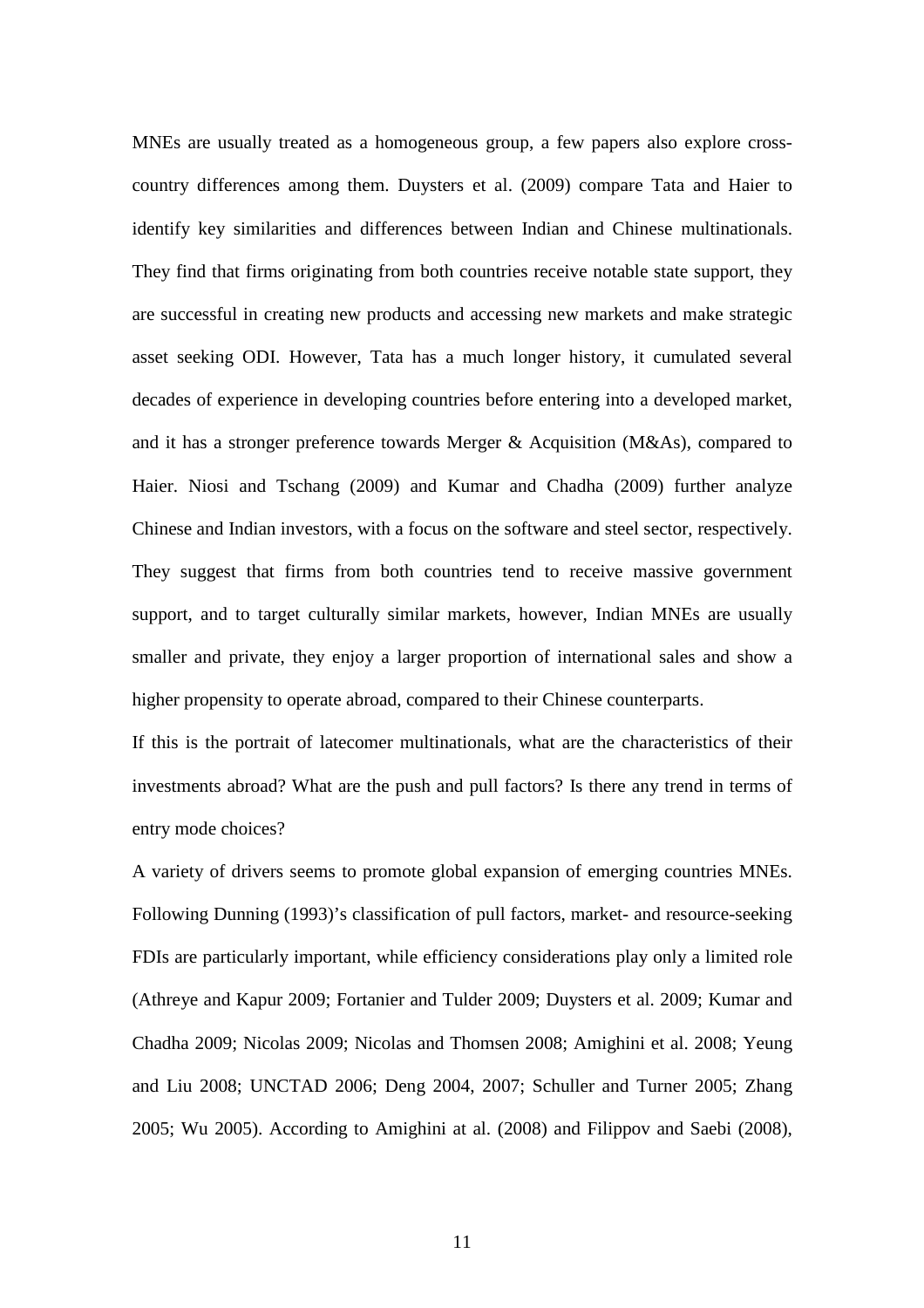resource-seeking operations have experienced a radical evolution over time: until the 1990s, they were motivated by the hunger for natural resources while technology, brand and human capital are the kind of assets that Dragon MNEs search for nowadays. Adding to pull factors, a variety of push forces are worth mentioning when trying to explain recent flows of ODI. These forces range from government support to competitive pressure, from the availability of capital to over-capacity in the domestic market<sup>8</sup> (see, among others: Kumar and Chadha 2009; Athreye and Kapur 2009; Duysters et al. 2009; Berger and Berkofsky 2009; Nicolas 2009; ; Fortanier and Tulder 2009; Nicolas and Thomsen 2008; Amighini et al. 2008; Yeung and Liu 2008; UNCTAD 2006; Deng 2004, 2007; Schuller and Turner 2005). Note that push and pull factors critically depend on the type of the investing firms and, in turns, they design the geography of outward direct investments. Evidence shows that state-owned enterprises, enjoying strong government support, mainly expand overseas to access natural resources, and they target developing countries. On the contrary, private firms respond to market stimulus, such as competitive pressure, over-capacity or availability of capital, and they invest abroad to appropriate strategic resources; for this reason, they target developed hosts, the most (Filippov and Saebi 2008).

As far as the entry mode decision is concerned, latecomer multinationals operate abroad via Joint Venture (JV), Merger & Acquisition (M&A) or Greenfield FDI, carried on in Wholly-Owned Enterprises (WOEs). Depending on whether the investor is rich or poor in intangible resources, such as technology, human capital, and reputation, and whether the host market is developed or developing, one entry mode is more likely to prevail

<sup>&</sup>lt;sup>8</sup> As pointed out in Haase et al. (2008), Chinese producers experience over-capacity in a number of sectors, such as refrigerators (40%), microwave ovens (45%) and televisions (87%).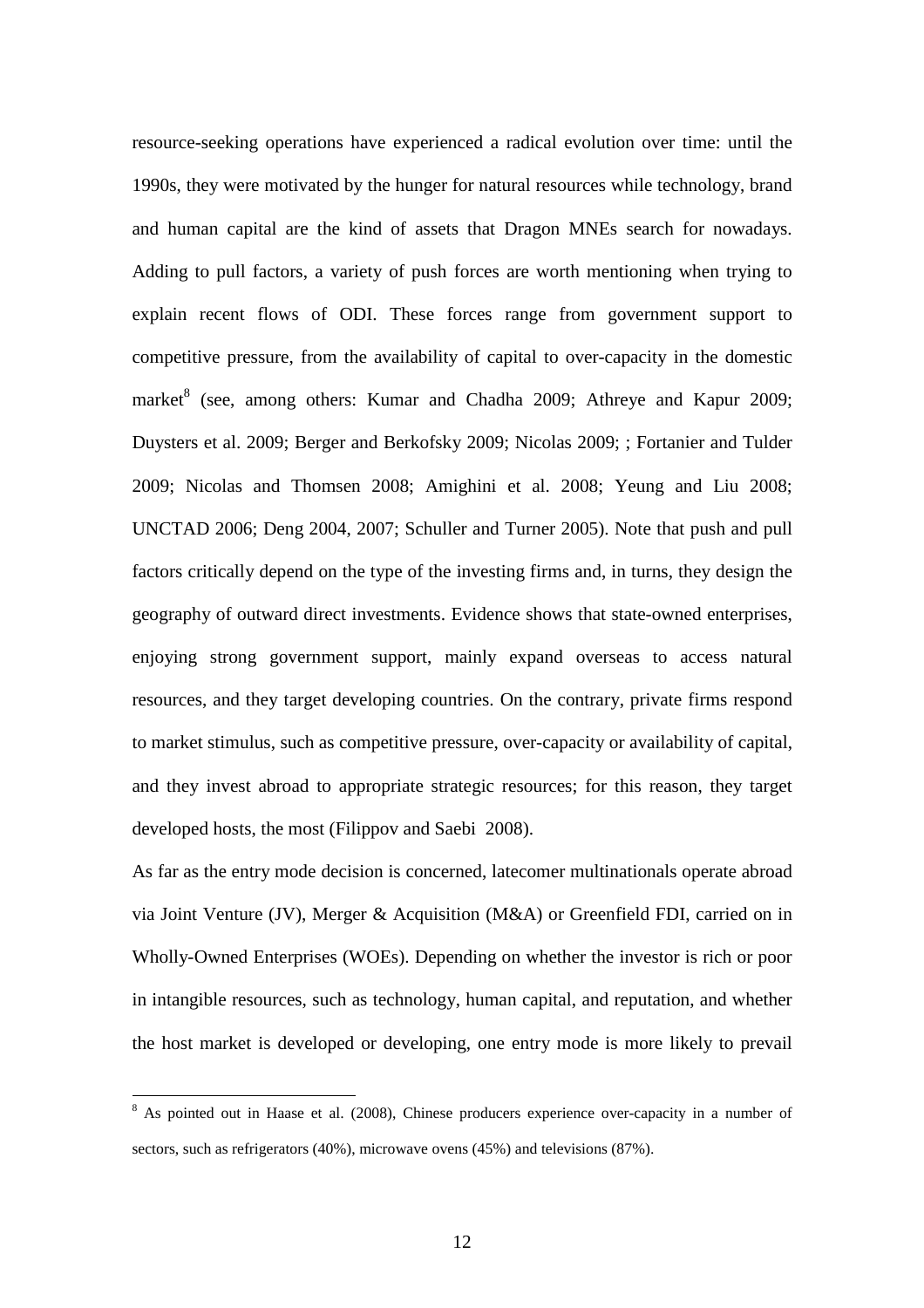over the others. As mentioned in Amighini at al. (2008, 2009), in the past, FDIs were usually carried on via Greenfield or JV and they were directed towards emerging economies; recent operations are mainly based on M&A and they concentrate in advanced countries. Put another way, M&A and JV provide a privileged gate to foreign strategic assets, while Greenfield WOE represent the natural way preserve own resources (Nicolas 2009; Nicolas and Thomsen 2008; Deng 2007; Child and Rodrigues 2005; Schuller and Turner 2005). Entry mode decisions have been investigated econometrically by Cui et al. (2008) and Filatochev et al. (2007). Cui et al. (2008) analyze the choice of JV versus WOE in a sample of 138 Chinese MNEs. Their estimates show that the major differences between Chinese and Western multinationals regard organizational capability and strategic behaviour approach, while they exhibit the same attitude according to the institutional or transaction cost perspective. Filatochev et al. (2007) regress Taiwanese investment choice on a number of firm-level variables, to address the potential link between entry mode, corporate governance and location. They show that the choice of the equity stake in a local subsidiary depends on the share of family and institutional ownership in the parent company. Moreover, high commitment entry is associated with the affiliate being located in areas with strong economic, cultural and historical link with the parent company.

#### **3. Macroeconomic evidence about Chinese ODI**

The present Section offers an updated overview of recent trends characterizing Chinese ODI. The benchmark picture presented here is then dissected in Section 4.

Chinese outward direct investments have evolved in size, sector and geographical distribution over time. By the end of 2007, the accumulated outward FDI stock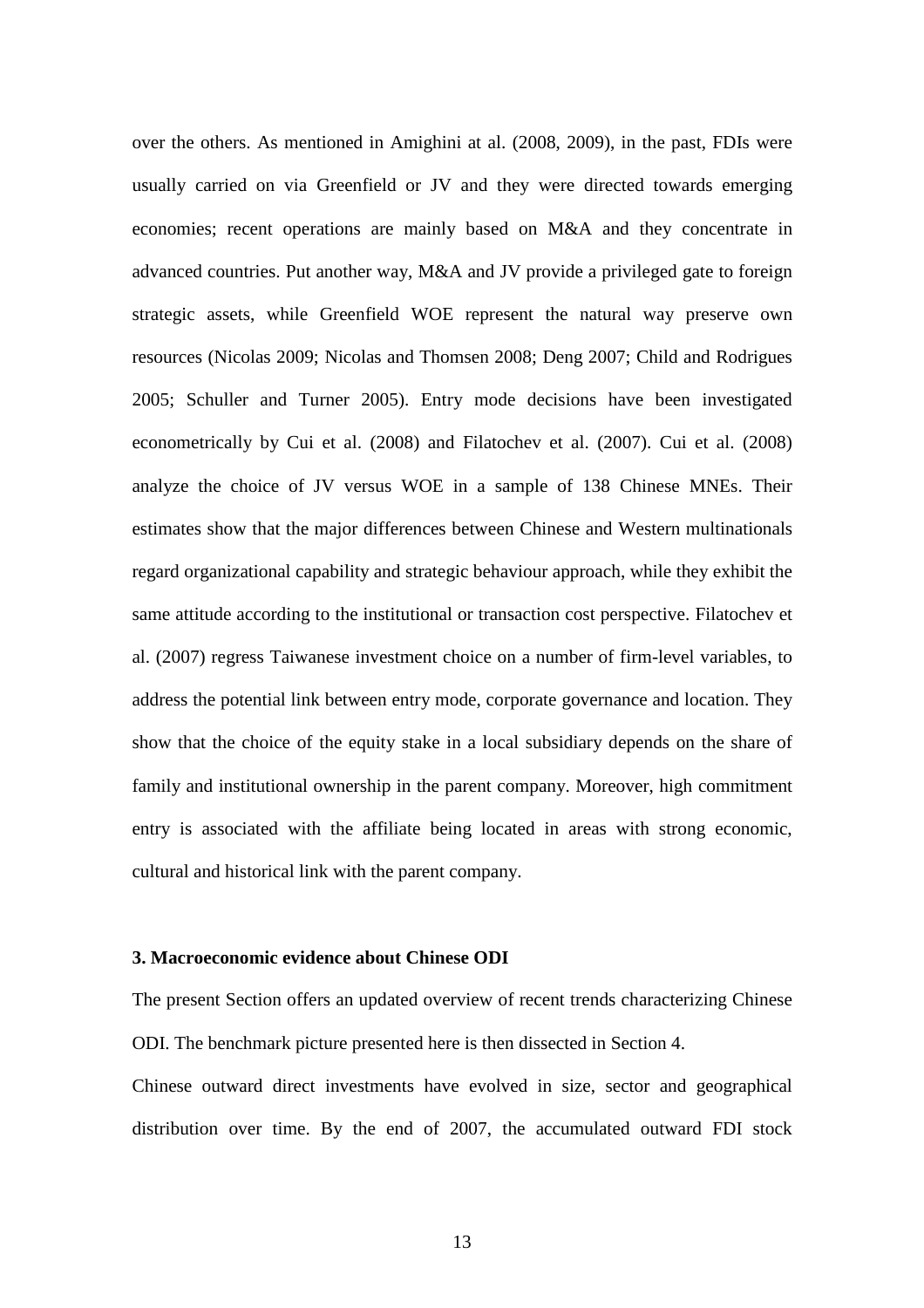accounted for 95,799 million USD and outflows reached 22,469 million USD (MOFCOM 2008).

*Figure 1: Chinese FDI outflows by destination country (non-financial), 2005-2007* 



*Source: personal elaborations from MOFCOM (2008)* 

Figure 1 shows the geographical distribution of Chinese outflows by destination, in the period 2005-2007. Based on recent data, Asia is attracting the largest share of overseas operations, with increasing importance over the years 2005, 2006, 2007. Latin America can be regarded as a leading target as well, but its weight has decreased over time, while Africa, North America, Oceania and the EU accounted only for a limited percentage even if their role, as a recipient country, is larger today compared to the past<sup>9</sup>. As far as the European Union is concerned, its percentage of total Chinese ODI in 2007 amounts to 4% reaching 1044 million USD, so the phenomenon is dynamic but still modest, as

 $\overline{a}$ 

<sup>9</sup> Similar results hold when we look at the accumulated FDI stock.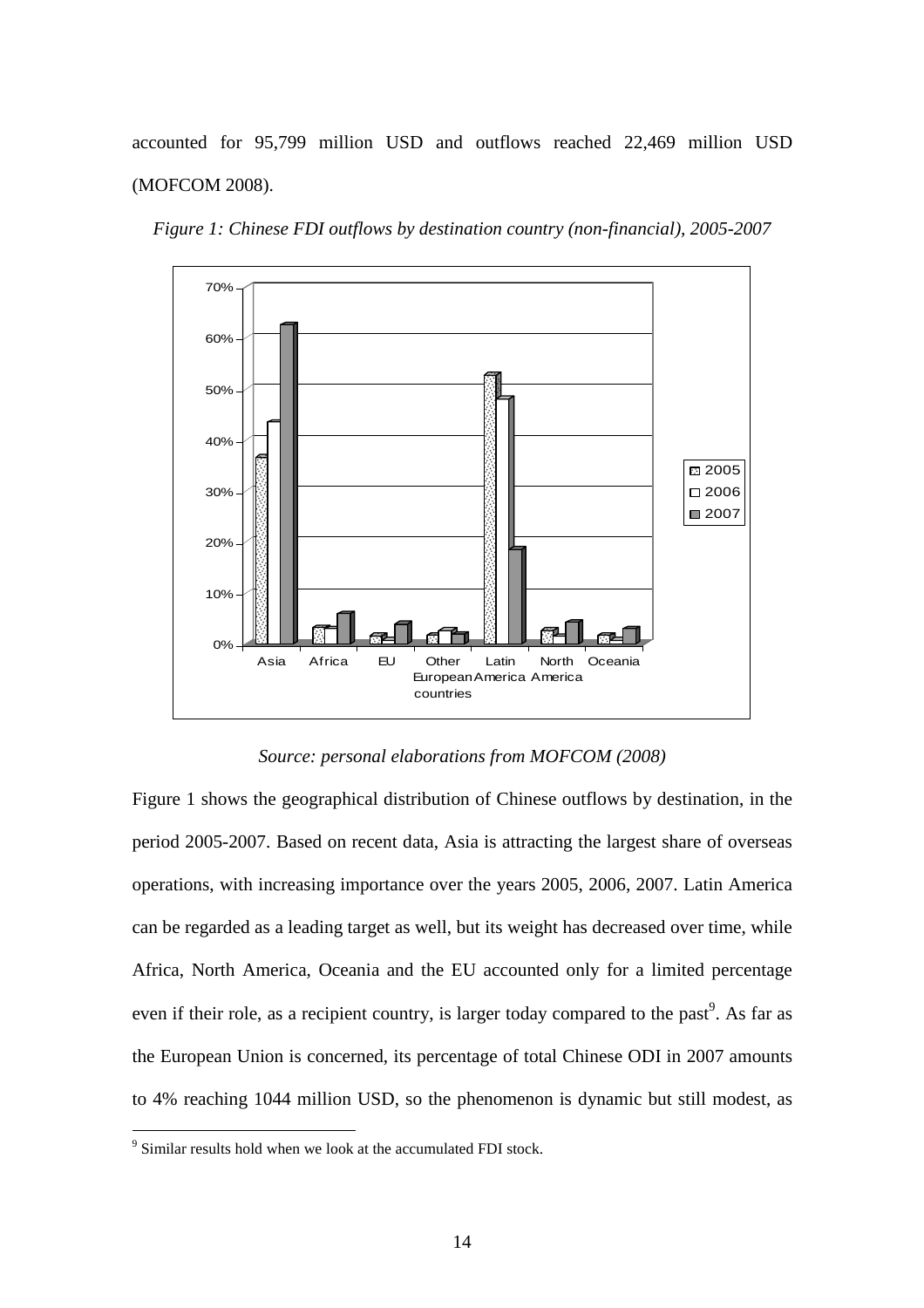pointed out by Nicolas (2009). Moreover, this percentage is not equally distributed across the member states. Based on Table 1, the UK is the largest recipient, accounting for 32% of the overall stock, followed by Germany (30%), Spain (6%), Poland (4%) and Italy (3%). As mentioned before (see Section 2), there exists a close relationship between the sector and geographical distribution of outward direct investments. Africa and Latin America tend to be targeted for abundance of natural resources, whereas Europe and North America are primarily accessed because of market- and asset-seeking considerations. While the early protagonists of Chinese internationalization were stateowned enterprises, operating in a highly regulated policy environment and motivated by the hunt for natural resources, new actors are now appearing in the international arena, driven by global ambitions and strategic considerations. Although some investments are still intended to secure raw materials and they involve state-owned enterprises, the large majority of the projects are now driven by international and domestic competition. Put another way, Chinese firms are encouraged to go abroad to acquire those skills and technologies that inward flows were not able to deliver. This is particular evident in the EU, where localization is dictated by purely opportunistic considerations. In fact, Chinese investors tend to select the sectors for which a given country has a particular strength; therefore, they invest in machinery in Germany, in automobile in the UK and in design in Italy, to capture externalities created by host country intangible asset clusters (UNCTAD 2004).

*Table 1: Chinese ODI in Europe, by host country, 2005-2007 (mln USD)* 

|         | <b>flows 2005</b> | flows 2006 | flows 2007 | stocks 2007 | % on Europe |
|---------|-------------------|------------|------------|-------------|-------------|
| UK      | 24.78             | 35.12      | 566.54     | 768.41      | 32%         |
| Germany | 128.74            | 76.72      | 238.66     | 710.69      | 30%         |
| Spain   | 1.47              | 7.3        | 6.09       | 142.81      | 6%          |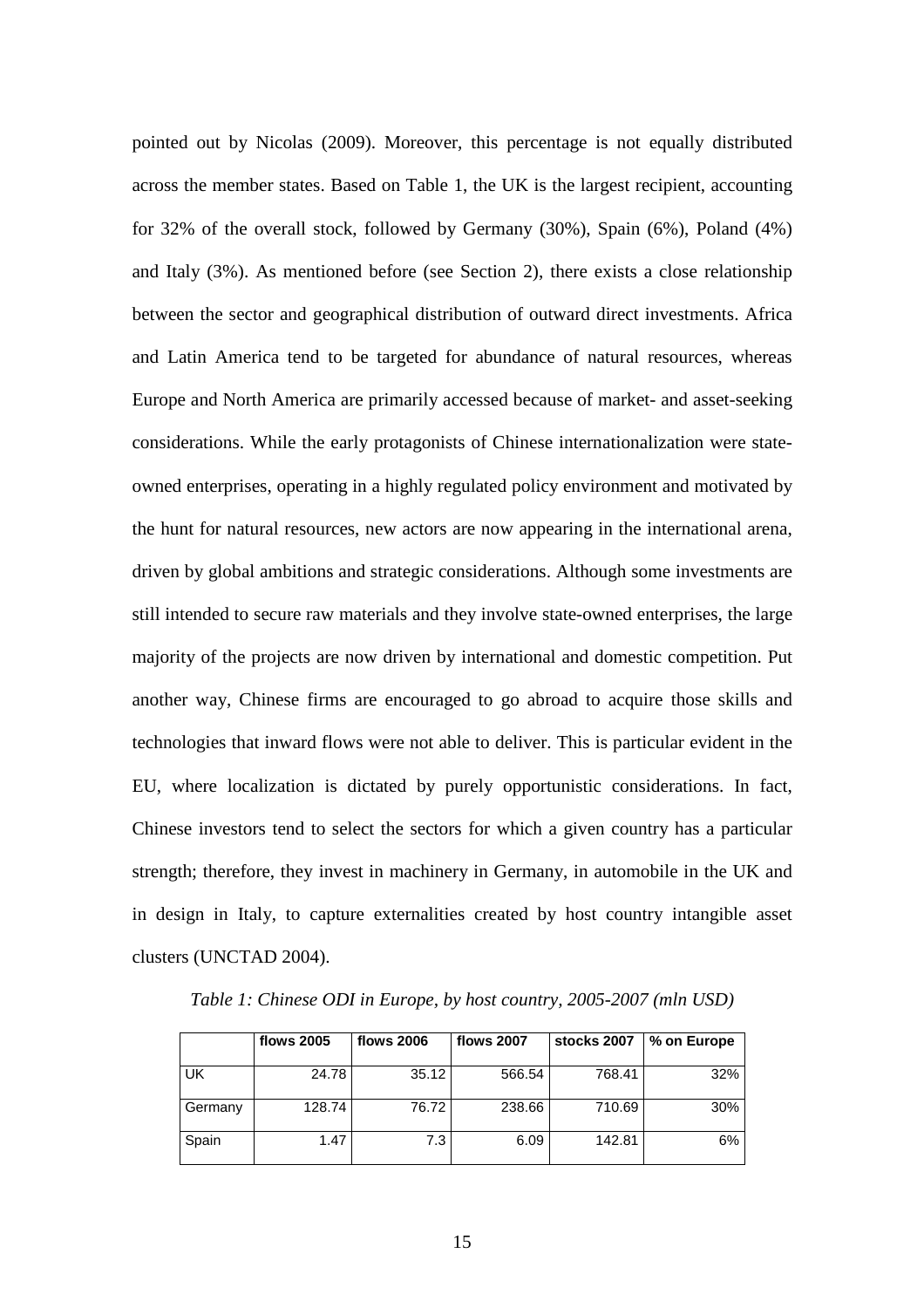| Poland       | 0.13   | 4.75   | 11.75   | 98.93   | 4%   |
|--------------|--------|--------|---------|---------|------|
| <b>Italy</b> | 7.46   | 7.63   | 8.1     | 82.51   | 3%   |
| Romania      | 2.87   | 9.63   | 6.8     | 72.43   | 3%   |
| France       | 6.09   | 5.6    | 9.62    | 54.5    | 2%   |
| Europe       | 189.54 | 128.73 | 1045.07 | 2385.13 | 100% |

*Source: personal elaborations from MOFCOM (2008)*

Figure 2 displays the composition of Chinese ODI in 2007, by economic activity. Based on these data, wholesale and retail sale account for the largest percentage of overseas operations (25%), followed by leasing and business services (21%), mining (15%), transport (15%) and manufacturing (8%). This is not surprising, since China has still a comparative advantage in terms of production efficiency, due to cheap inputs and low labour costs, therefore manufacturing activities tend to be performed domestically rather than off-shored.



*Figure 2: Chinese FDI outflows by economic activity (non-financial), 2007*

*Source: personal elaborations from MOFCOM (2008)*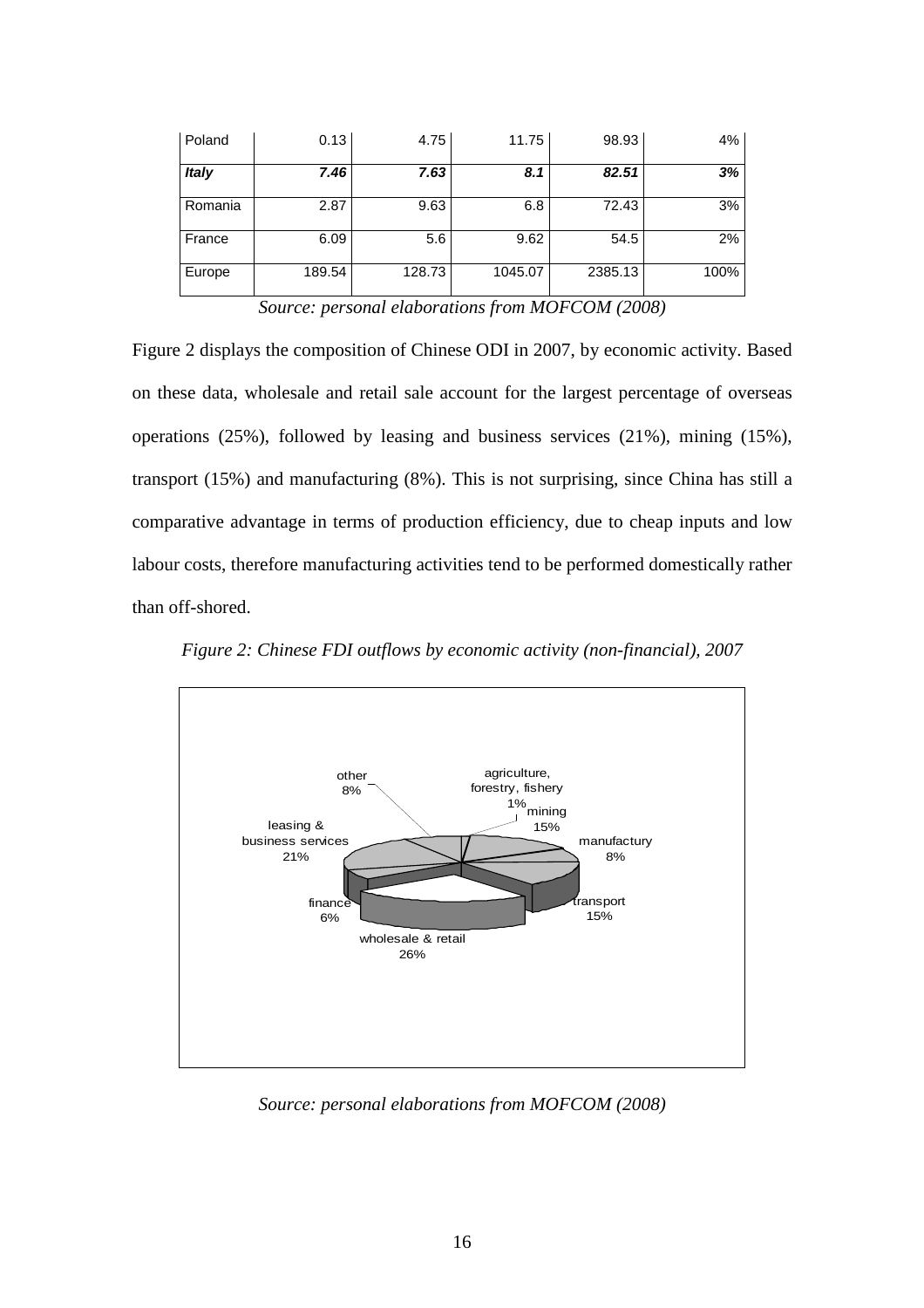Before concluding this Section, it is worth mentioning that China is as large as continent, which makes it challenging to explore its global involvement at the provincial level, to see whether internationalization is a widespread phenomenon or it involves a limited number of regions. Based on MOFCOM (2008), within Mainland China, Guangdong is the most important home for FDI outflows in 2007 (18%), followed by Shenzen (15%), Shanghai (8%), Jiangsu (8%) and Zheijiang (6%). Actually, foreign direct investment is not equally promoted throughout the country, but it looks rather clustered across a few coastal regions that are also the main recipient of FDI inflows.

#### **4. Microeconomic evidence about Chinese ODI in Italy**

After describing recent trends in Chinese internationalization paths, this Section dissects the macro evidence reported above, by means of firm-level data. If China's global involvement has strengthened over time, who are the protagonists of outward direct investments? What drives China's global expansion? What problems and challenges do Dragon multinationals face on the international arena?

To answer these and similar questions, we consider Italy, among the main recipient countries in Europe, and provide original evidence about Dragon MNEs there. Given the single-host nature of this study, we resist from any generalizing attempt. However, we are interested in comparing the empirical findings with the theoretical literature discussed in Section 2, to see whether they match or not, at least in Italy.

Our data derive from a comprehensive survey, conducted in 2009-2010: (4.1) reviews the empirical methodology, (4.2) draws a portrait of Chinese parent companies in Italy and (4.3) summarizes the main features of their FDI.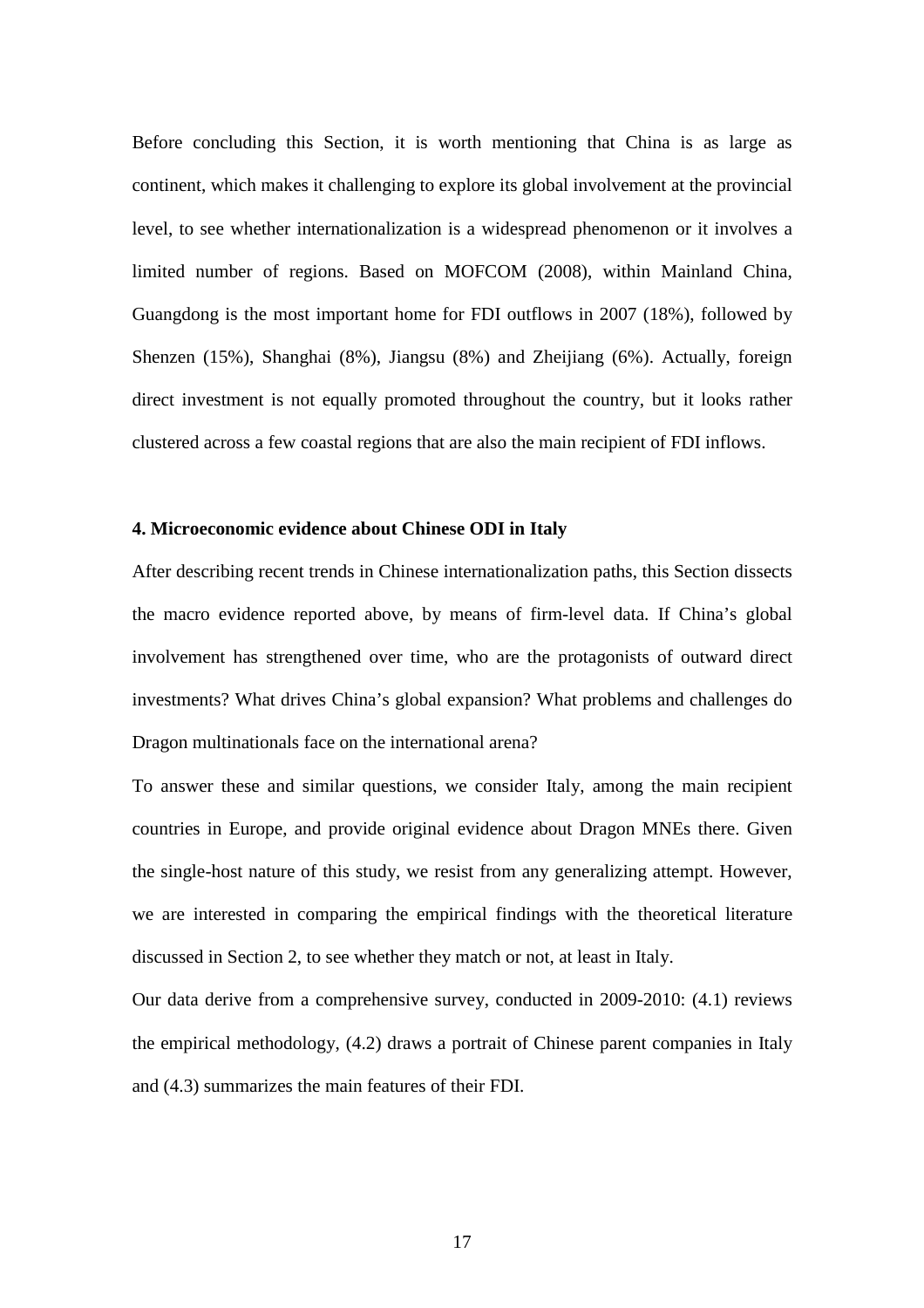## *4.1 Methodology*

The present research builds on a multiple-choice questionnaire about Dragon MNEs, designed by the author, according to the existing literature (see Section 2).

The questionnaire is made of two sections. First, we ask background information about the parent company, ranging from balance sheet data to human capital details and international experience. Second, we investigate the strategic drivers behind Chinese ODI, such as push and pull factors, location and entry mode decisions, returns and problems related to direct investments, for around 50 questions overall.

Building on this questionnaire, detailed interviews have been conducted with senior managers of Chinese affiliates in Italy, between April 2009 and May 2010.

In order to provide a comprehensive census of Dragon MNEs, we targeted the entire population of firms, rather than restricting attention to a given industry or region. The original list of investors was compiled through a number of sources, such as the ICE-Reprint database, Amighini et al. (2008) and Spigarelli (2009). In particular, the ICE-Reprint database provides micro-level information about inward and outward FDI in Italy: it contains the names and the contacts of parent companies and their affiliates, together with a few balance sheet data. For our purposes, it was a fundamental source to extract the list of Chinese investors and their affiliates. This information was then confronted with that provided in Amighini et al. (2008) and Spigarelli (2009) about Dragon MNEs in Italy, to obtain the overall population. At the end of this process, we ended up with a list of 21 parent companies, located in Mainland China, Taiwan and Hong Kong and 32 subsidiaries in Italy. With an exceptional response rate of 86%, the present paper documents the experience of 18 multinational firms in running 28 local affiliates. To the best of our knowledge, this is the first attempt at collecting survey data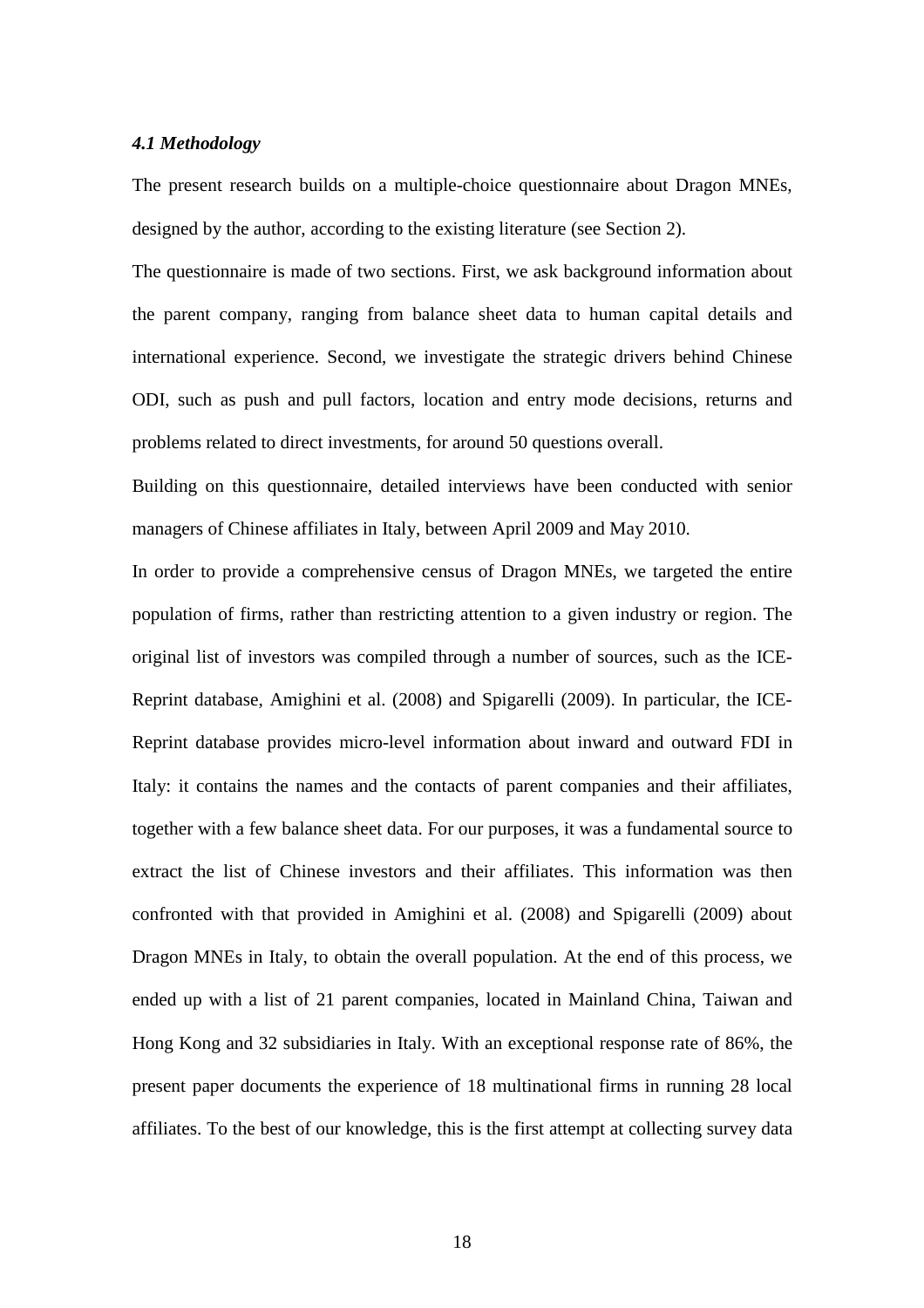about Chinese ODI at the micro level, offering such a deep picture, both in terms of sample representativeness and topic coverage. One may argue that it might be misleading to collect investments from Mainland China, Hong Kong and Taiwan in the same basket, because they are likely to be characterized by different histories. For example, MNEs from Hong Kong and Taiwan usually have a much long international experience, and some of them entered into the world stage much before those from Mainland China. Moreover, economic and innovation systems in Hong Kong and Taiwan and very different from those in China, hence the strategic motivations underling ODI from these three regions are not likely to be the same. Nonetheless, based on the literature review of Section 2, we believe that a comparative study of Dragon versus Hong Kong and Taiwan (HK-T) MNEs might enrich our understanding of FDI more than one concentrated only on Chinese firms. Indeed, one of the main theoretical question raised by the rise of emerging countries multinationals, is whether their internationalization path can be explained through the traditional approach or through an ad hoc paradigm. Having collected data about MNEs headquartered in Mainland China, Hong Kong and Taiwan, we try to contribute to this debate by comparing push and pull factors, entry mode strategies and various characteristics of the parent companies, by home region.

In what follows, the main survey results are presented; particular attention is devoted to the matching between the empirical findings and the theoretical literature.

# *4.2 Portrait of Chinese parent companies in Italy*

A preliminary look at the survey responses suggests that the profile of Chinese and HK-T MNEs with FDI in Italy is very diverse.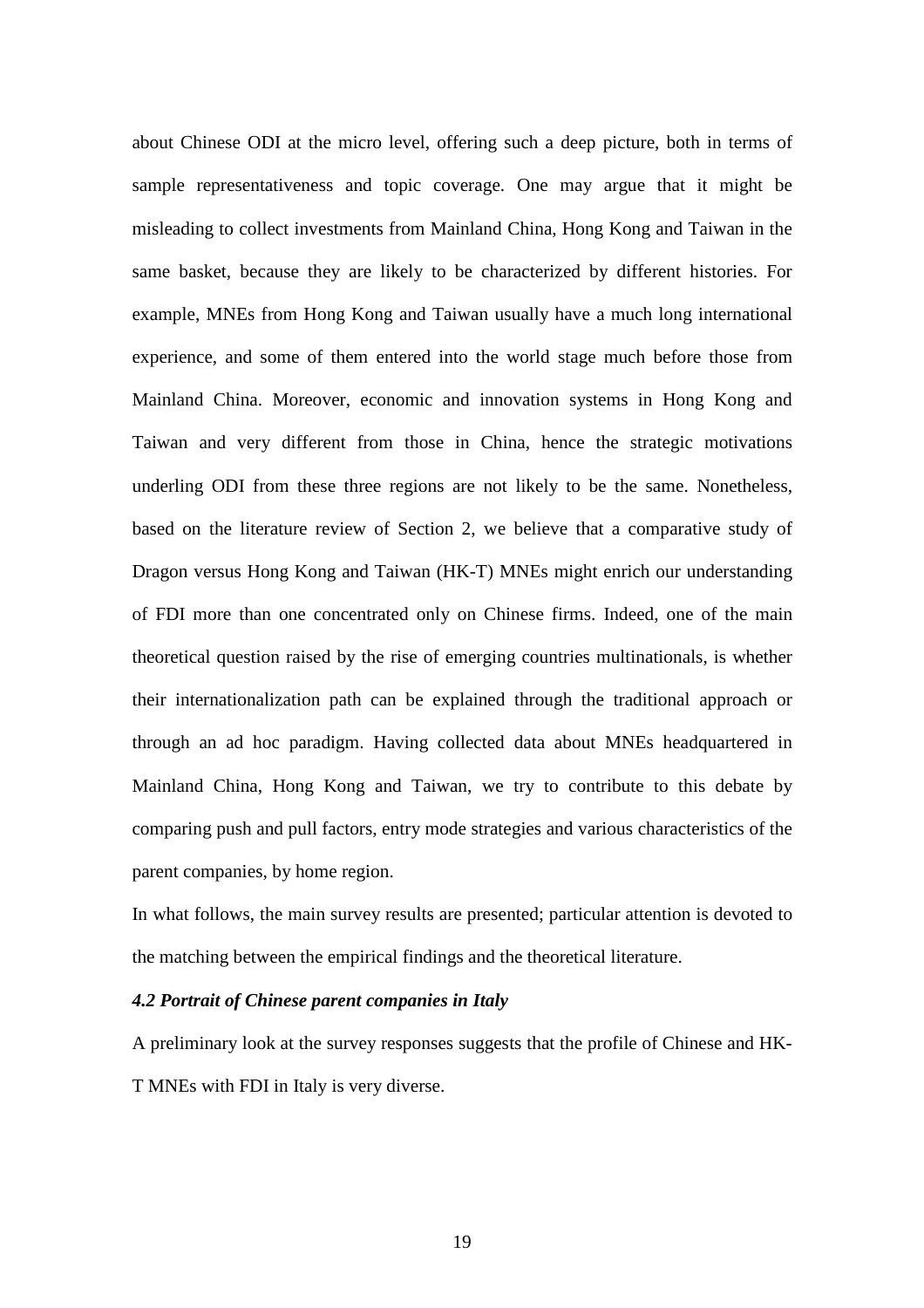As far as the number of employees is concerned, Figure 3 shows that parent companies are rather large: based on our data, most firms (53,9%) have more than 15,000 employees, and some of them (5,9%) top 100,000 employees. Similar results emerge if we analyze total sales: interviews reveal that 63% of parent companies have sales larger than 1 billion Euro, and 19% of them exceed 10 billion Euro as an yearly turnover, without any difference for region of origin.

As far as Dragon MNEs are concerned, these data are in line with the portrait of main investors coming from emerging economies, drawn in (UNCTAD 2006; Amighini et al. 2009), where the presence of large corporations with global ambitions is documented.



*Figure 3: Number of employees of Chinese parent companies in Italy* 

To go deeper into the characteristics of investing firms in Italy, Figure 4 displays their sector composition. Consistently with (Buckley et al. 2008a; UNCTAD 2006), they belong to industries such as machineries (11%), electronics (22%), home appliances (11%), transport (22%) and telecommunication (17%), the most.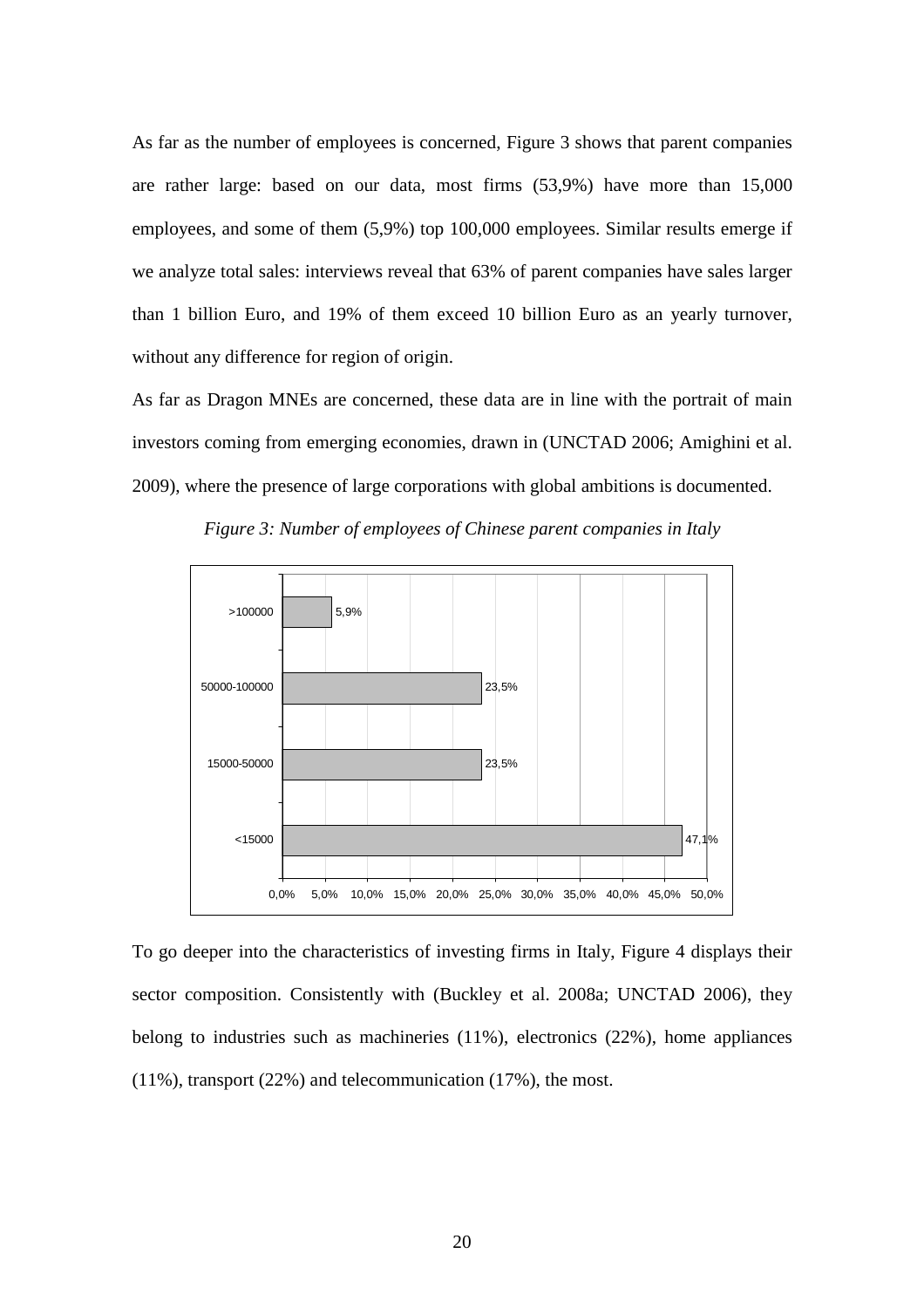

*Figure 4: Industry of Chinese parent companies in Italy* 

As for the province of origin, Figure 5 shows that 62% of the parent companies are headquartered in Mainland China (17 % in Beijing, 11% in Zhejiang 11%, 11% in Shenzen 11%, 11% in Hunan 11%, 6% in Shanghai 6%, 6% in Shandong 6%), 21% come from Hong Kong and 17% from Taiwan. As far as China is concerned, this geographical distribution is not surprising in light of the historical pattern of Chinese internationalization and growth. As mentioned before (see Section 1), under the "Open Door" policy, the country experienced fast development and structural changes, starting from a few economic zones, located along the coastal region, and moving only lately to inner areas. Hence, today's China is characterized by a sharp dualism, with a narrow modern and relatively rich East, along the coast, and a wide developing and poor West<sup>10</sup>. Not surprisingly, the geography of FDI shows a marked concentration in more developed areas, where inflows are directed and outflows originate.

 $\overline{a}$ 

<sup>&</sup>lt;sup>10</sup> More details about the "Open Door" policy can be found in Berger and Berkofsky (2009), Buckley et al. (2008b), Poncet (2007) and Zhang Y. (2005).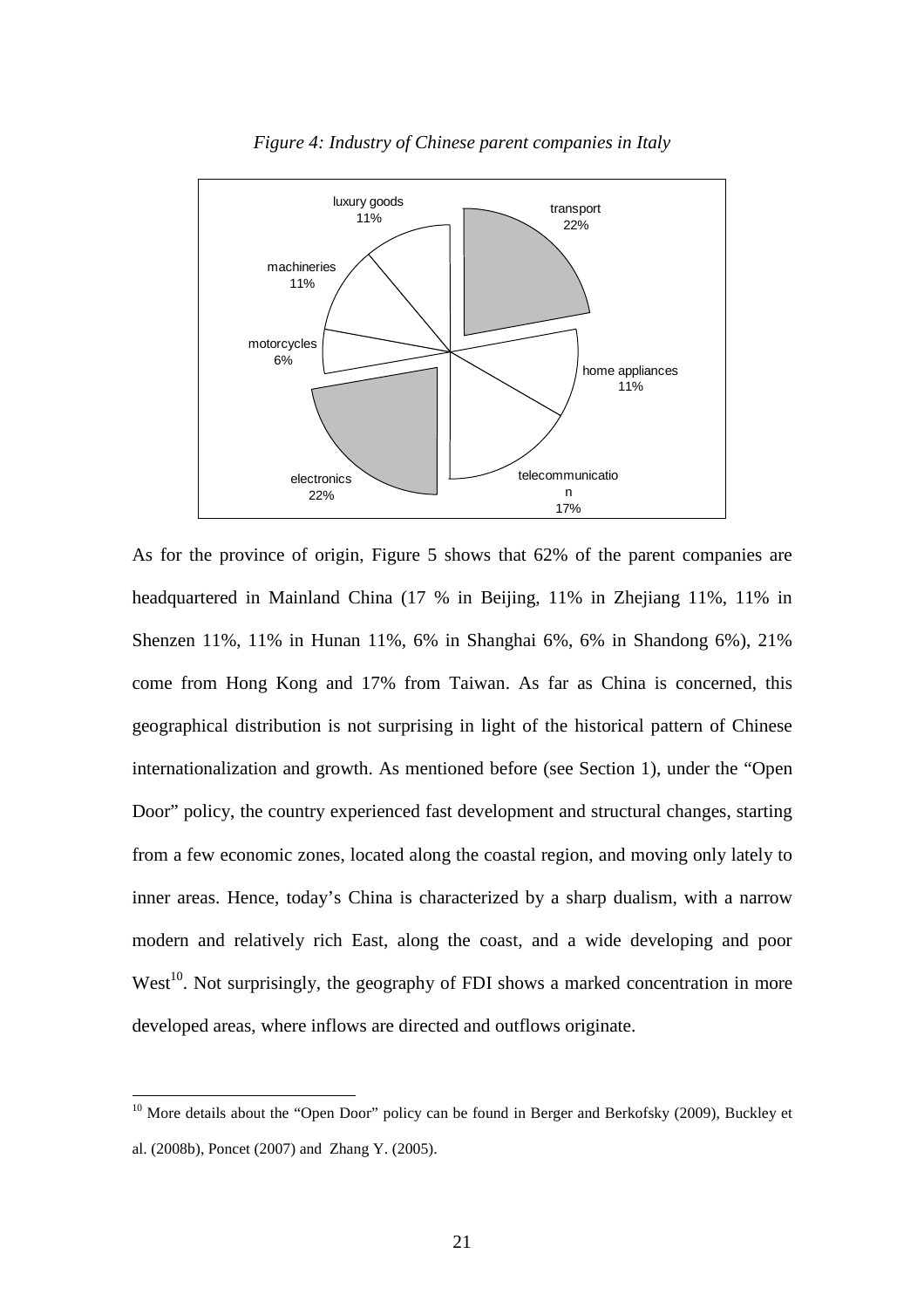The questionnaire then explores the international experience of Dragon MNEs. According to our survey, 50% of the respondents had some contact with Italian enterprises before the current FDI. Moreover, if we broaden our perspective, zooming on Europe, rather than Italy, we discover that two thirds had various kinds of international business in the past, from import/export (33%) to FDI (17%), from representative offices (17%) to licensing agreements (8%). Similarly to Buckley et al. (2008a), these data show that, overall, Dragon MNEs have accumulated a good deal of experience in running foreign operations before the current involvement. No sharp difference emerges between multinationals headquartered in Mainland China, Taiwan and Hong Kong.



*Figure 5: Province of origin of Chinese parent companies in Italy* 

As far as human capital is concerned, we find that the percentage of employees holding a degree is, on average, 36%, and investments in R&D are usually below 10% of total sales.

To complete our portrait of parent companies, Figure 6 displays their type, by region of origin. Following Deng (2007), we distinguish among state-owned enterprises (SOEs),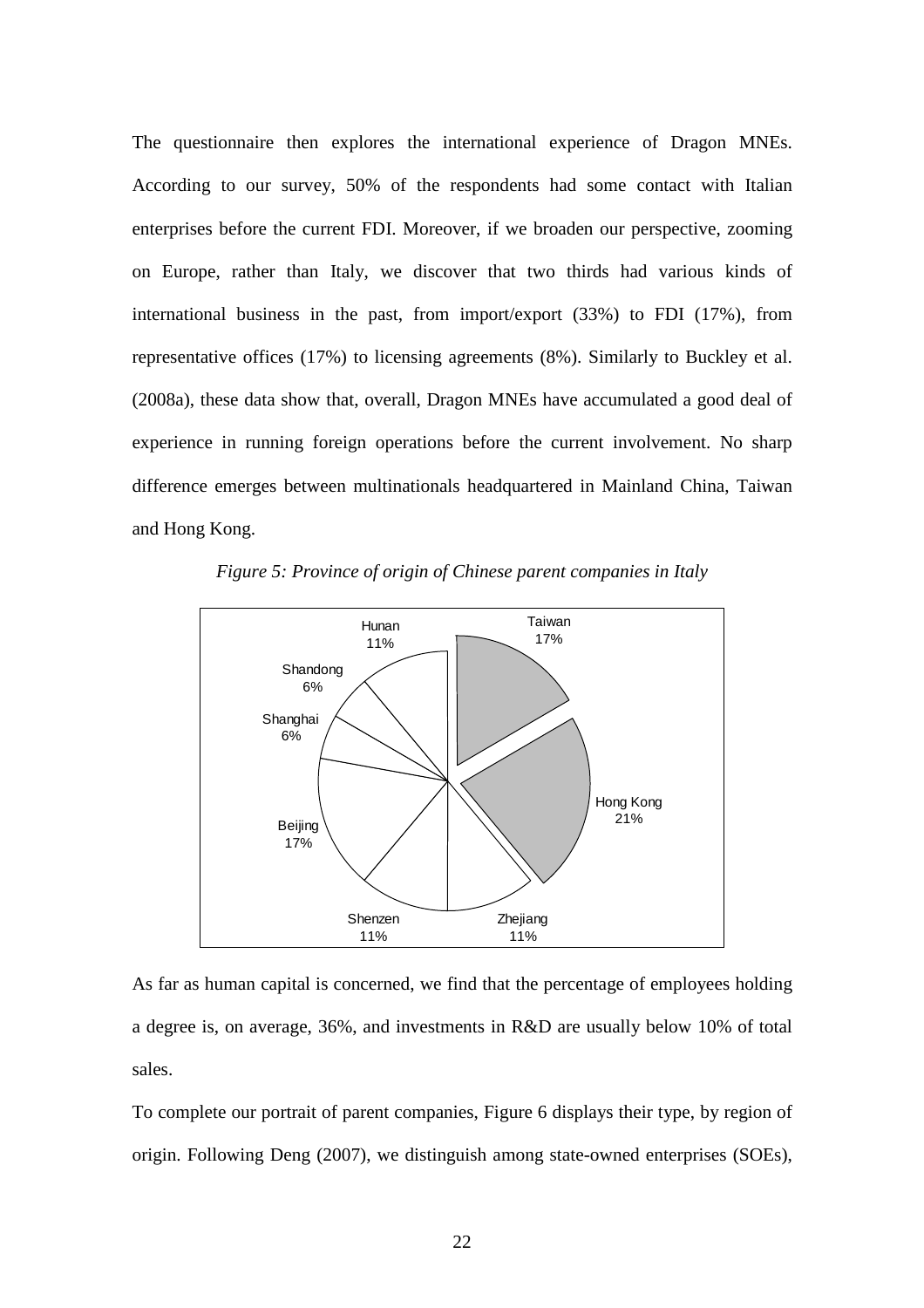private, and mixed firms<sup>11</sup>. Consistently with (Amighini et al. 2009; Yeung and Liu 2008; UNCTAD 2006), empirical evidence reveals that the 46% of Chinese parent companies is state-owned, followed by the group of mixed (18%) and private (18%) firms. On the contrary, the vast majority of MNEs from Taiwan and Hong Kong (86%) is private, and there is no state-owned investor.



*Figure 6: Type of firm of Chinese parent companies in Italy* 

# *4.3 Characteristics of Chinese ODI in Italy*

 $\overline{a}$ 

Having sketched the portrait of Chinese enterprises in Italy, we now characterize the main features of their direct investment.

Notice that the type of firm, summarized in Figure 6, is a crucial information when dealing with push and pull factors, because the attractiveness of a given market may depend, other things being equal, on the characteristics of the investor. According to the

 $11$  For more details about the Chinese industrial transformation, and the various types of firms, see Wang and Szirmai (2008), Amighini and Chiarlone (2007) and Chan (1995).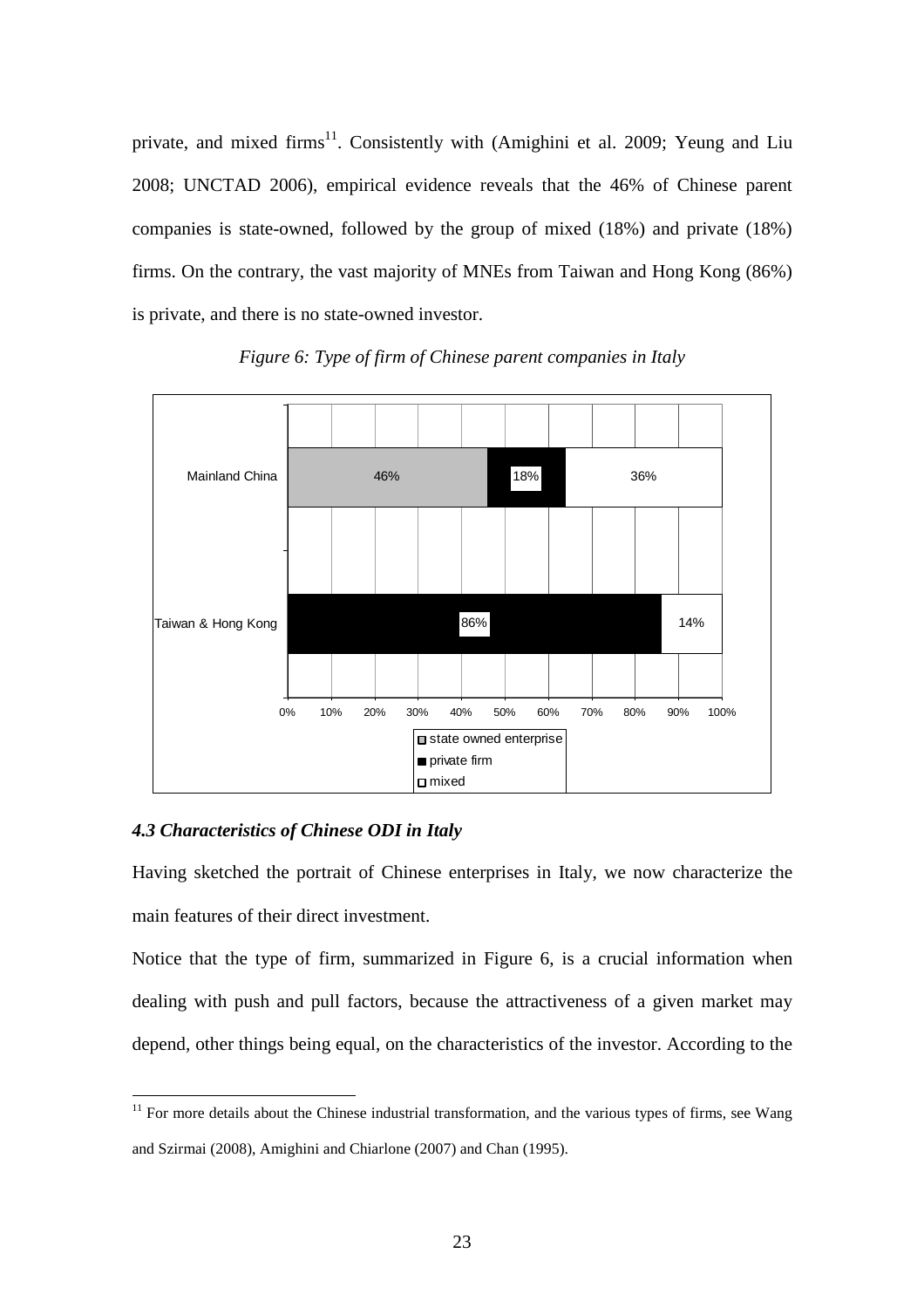related literature (see Section 2), Figure 7 identifies three potential push factors: government support, the presence of capital to invest and the stagnancy of the domestic market. Empirical evidence suggests that government support is a key push for stateowned firms, while the presence of capital to invest is particularly relevant for private and mixed enterprises, and the stagnant domestic market encourages the internationalization of private companies and SOEs. Not surprisingly, if we disaggregate our data by region of origin, we find that government support is particularly stressed by MNEs headquartered in Mainland China, while investors from Hong Kong and Taiwan go global due to the availability of capital and the stagnancy of the domestic market.

*Figure 7: Push factors of Chinese parent companies in Italy, by region of origin* 



A similar analysis is conducted in terms of pull factors. Based on Dunning (1993), they are usually grouped into the three categories of market-, resource- and efficiencyseeking considerations. Our questionnaire adopts a rather richer classification, as shown in Figure 8. Broadly speaking, the possibility to exploit Italy as a strategic platform to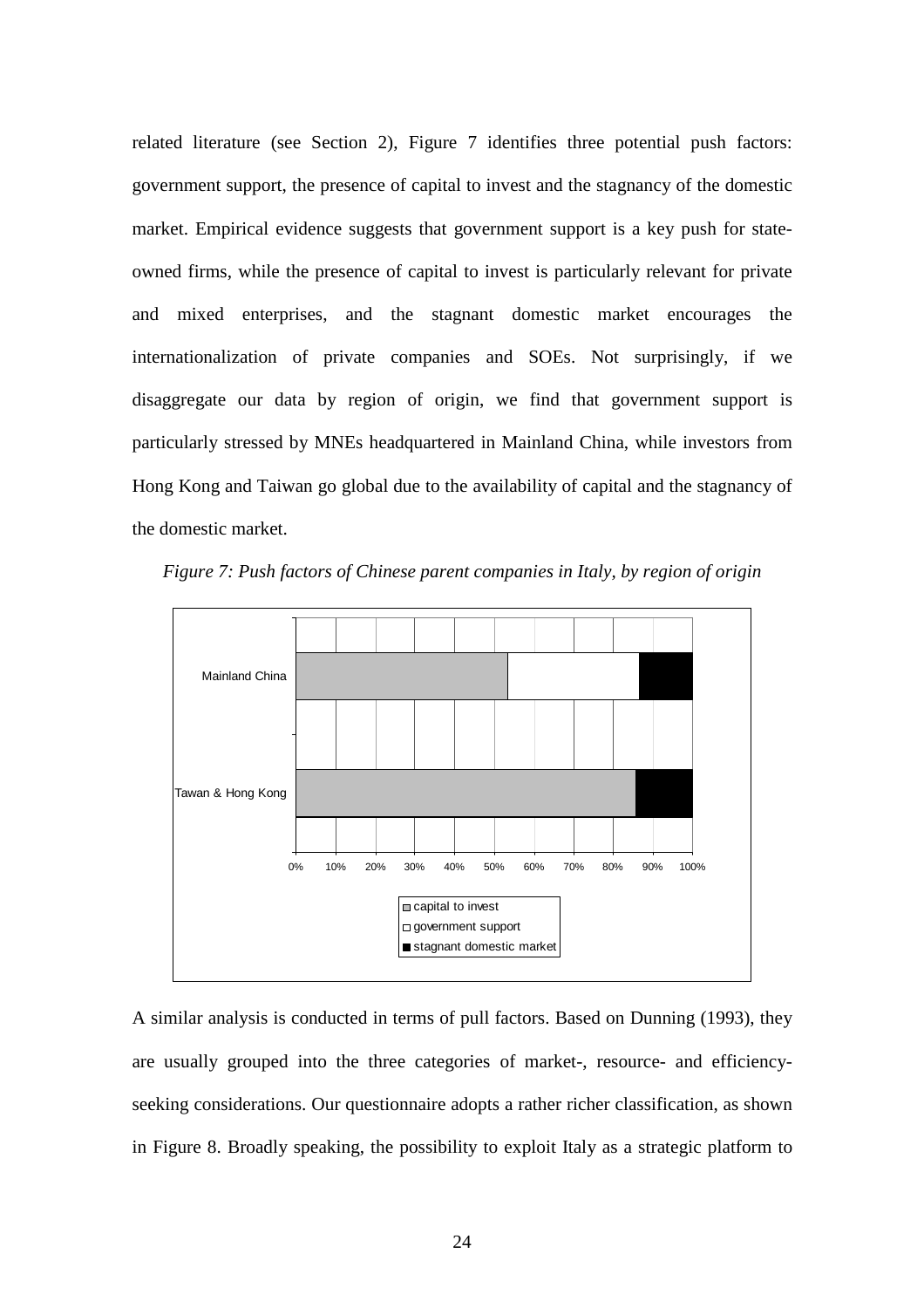Europe, the presence of local distribution networks and the business potential belong to the first category; the availability of established brands and advanced technology, together with the abundance of high skilled labour force and specialized suppliers belong to the second; while efficiency considerations, in the Italian case, seem to be confined to the possibility to avoid trade barriers.



*Figure 8: Pull factors of Chinese parent companies in Italy, by region of origin* 

As pointed out in (Athreye and Kapur 2009; Fortanier and Tulder 2009; Nicolas 2009; Amighini et al. 2008; UNCTAD 2006; Schuller and Turner 2005; Zhang 2005; Yeung and Liu 2008; Wu 2005; Deng 2004), market-seeking FDIs are quite common for Dragon MNEs. Indeed, based on our data, the possibility to find a strategic platform to Europe (6%) and the business potential (15%) rank among the most important pull factors. Resource-seeking FDI, especially in the form of strategic asset-seeking operations are important as well, since Chinese MNEs target Italy due to advanced technology (18%), established brands (6%) and the presence of specialized suppliers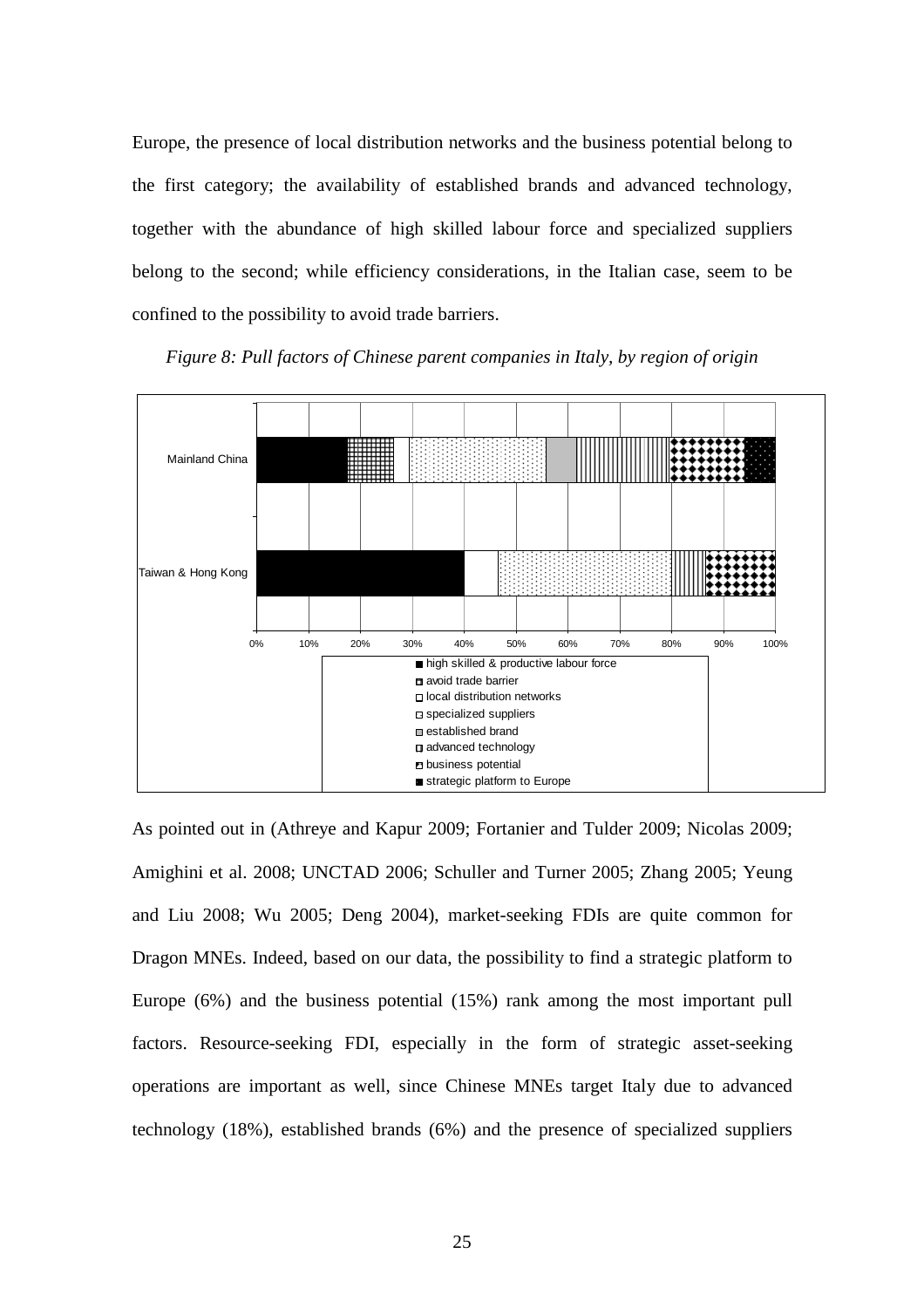(27%), in line with the arguments of (Athreye and Kapur 2009; Duysters et al. 2009; Kumar and Chadha 2009; Nicolas 2009; Nicolas and Thomsen 2008; Amighini et al. 2008; Schuller and Turner 2005; Zhang 2005; Wu 2005; Deng 2004, 2007). On the contrary, efficiency-seeking considerations do not turn out as relevant drivers for Chinese parent companies. If we focus instead on MNEs headquartered in Hong Kong and Taiwan, we find partially different pull factors, in line with the theoretical expectations. Based on Figure 8, investors from HK-T tend to prefer asset-exploiting rather than asset-seeking FDI. Contrary to their Chinese counterparts, they do not enter into the Italian market to appropriate any intangible resource. Indeed, they do not care at all about the existence of established brands (0%), and they attribute very modest importance to the availability of advanced technology (6%).

Despite the large size of the parent companies in our sample (see Section 4.2), it is worth mentioning that the average amount of money invested in Italy is rather small. Only 50% of the respondents spent more than 5 million Euro to establish local plants, while 40% spent less than 1 million<sup>12</sup>.

As far as the entry mode decision is concerned, Figure 9 disaggregates Chinese ODI into Merger & Acquisition, Joint Venture and Greenfield WOE, by region of origin. Evidence shows that M&A (91%) represents the main gate into the Italian market, for HK-T multinationals, followed by WOE (9%). As far as Dragon enterprises are concerned, Joint Ventures (47%) rank first among entry mode strategies, closely followed by WOE (41%) and M&A (12%). At this stage, note that ownership

 $\overline{a}$ 

 $12$  Investments are usually larger, when Greenfield wholly-owned enterprises are set or full acquisitions are contracted, as opposed to Joint Venture establishments.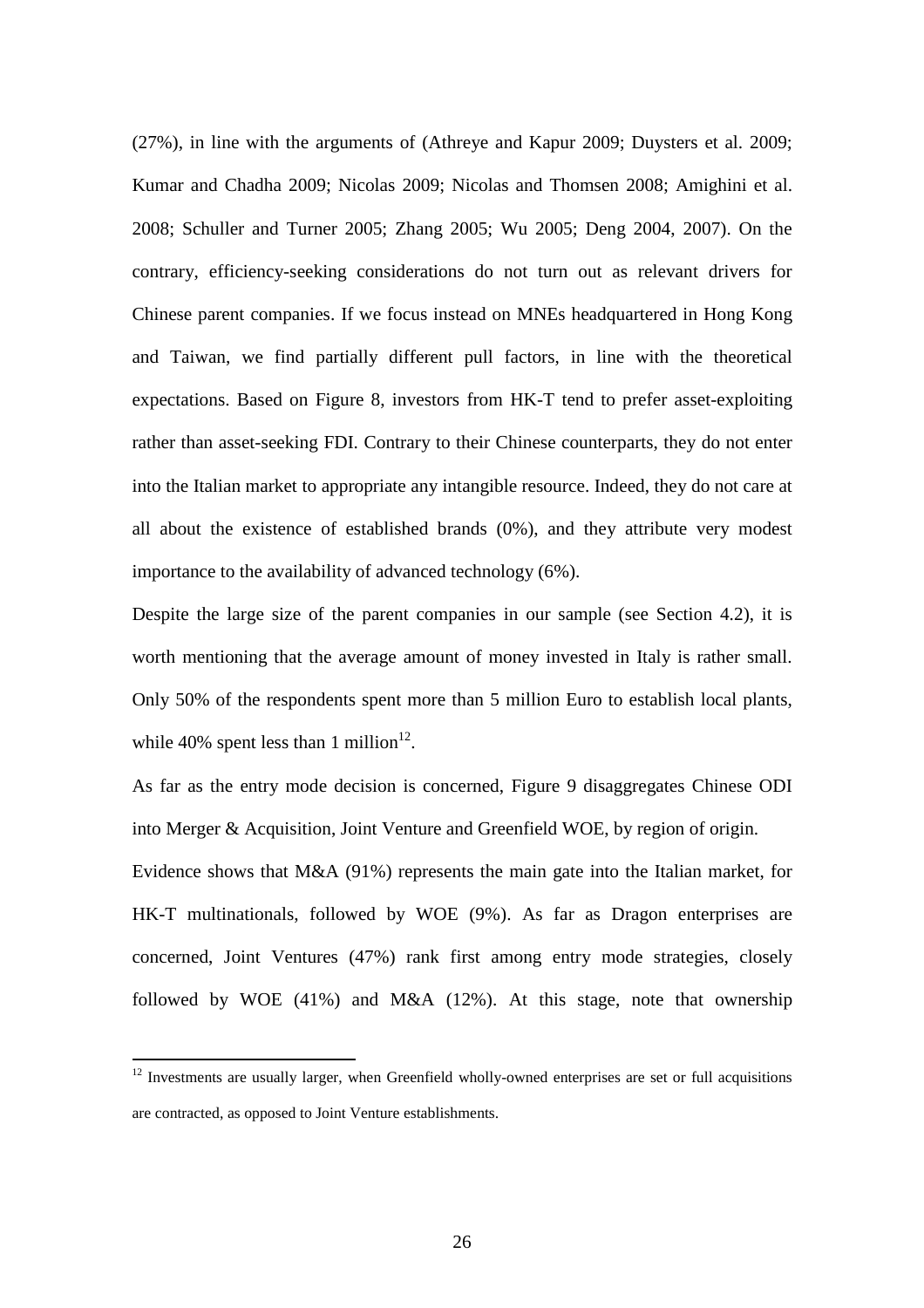arrangements are highly correlated with the type of the parent company: while JVs are chosen only by state-owned enterprises, private and mixed companies tend to select Merger & Acquisition when expanding abroad. Hence, it comes with no surprise that JVs are predominant for Dragon multinationals but completely ignored by HK-T MNEs, while M&As experience an opposite pattern.

*Figure 9: Entry mode choice of Chinese parent companies in Italy, by region of origin* 



Based on Figure 10, foreign investors tend to acquire Italian enterprises to smooth potential conflict with the local affiliate (44%), to cut their marketing (22%) or production costs (17%) and to diversify their products and exploit local networks (17%), with no sharp difference by region of origin. Notice also that full acquisitions account for the large majority (83%) of the M&A operations. Following closely Nicolas and Thomsen (2008), our data confirm that three main categories of enterprises are usually targeted by Chinese acquirers: ailing or financially distressed firms (16%), competitive niche producers (37%) and former partners/subcontractors/suppliers (32%).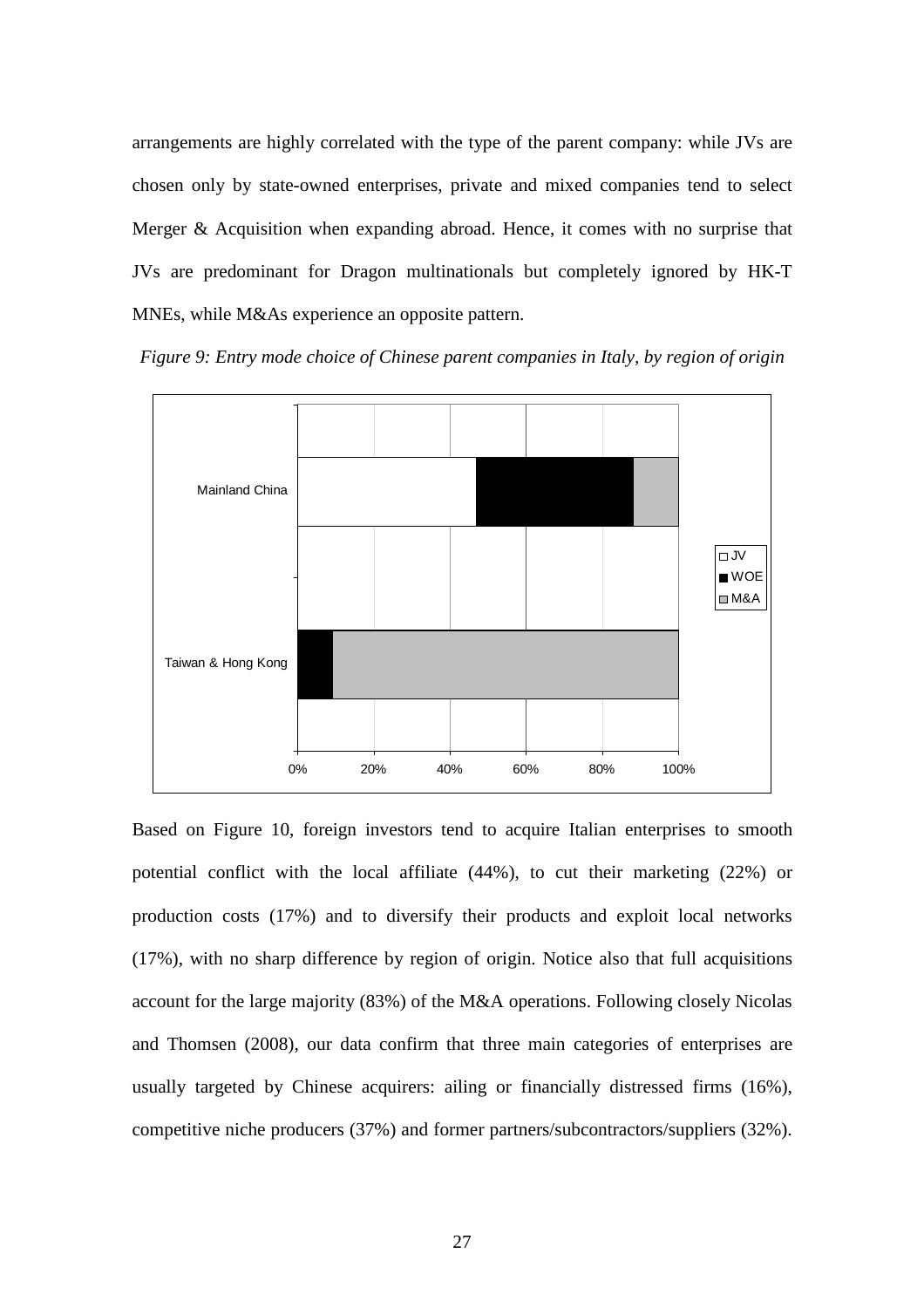Adding to this, a sizeable percentage of M&A (16%) involves Italian companies characterized by a wide distribution network, along the argument of Schuller and Turner (2005). In fact, Dragon MNEs tend to contribute financial strength, but they lack technical expertise and established reputation; at the same time, many European firms, even if endowed with know-how and brand name, experience serious financial difficulties. Hence, a perfect matching results when they decide to merge.



*Figure 10: Reasons to enter the Italian market through M&A* 

As far as the Joint Venture is concerned, Figure 11 summarizes the main reasons to look for an Italian partner. Consistently with Child and Rodrigues (2005), Joint Ventures offer the opportunity to gain local support (40%), to build reputation (20%), to learn international technology and know-how (30%), and to share risks and costs (10%). If we further analyse the specific contribution of each partner, we find that the Italian company usually provides technology, while the Chinese enterprise contributes capital.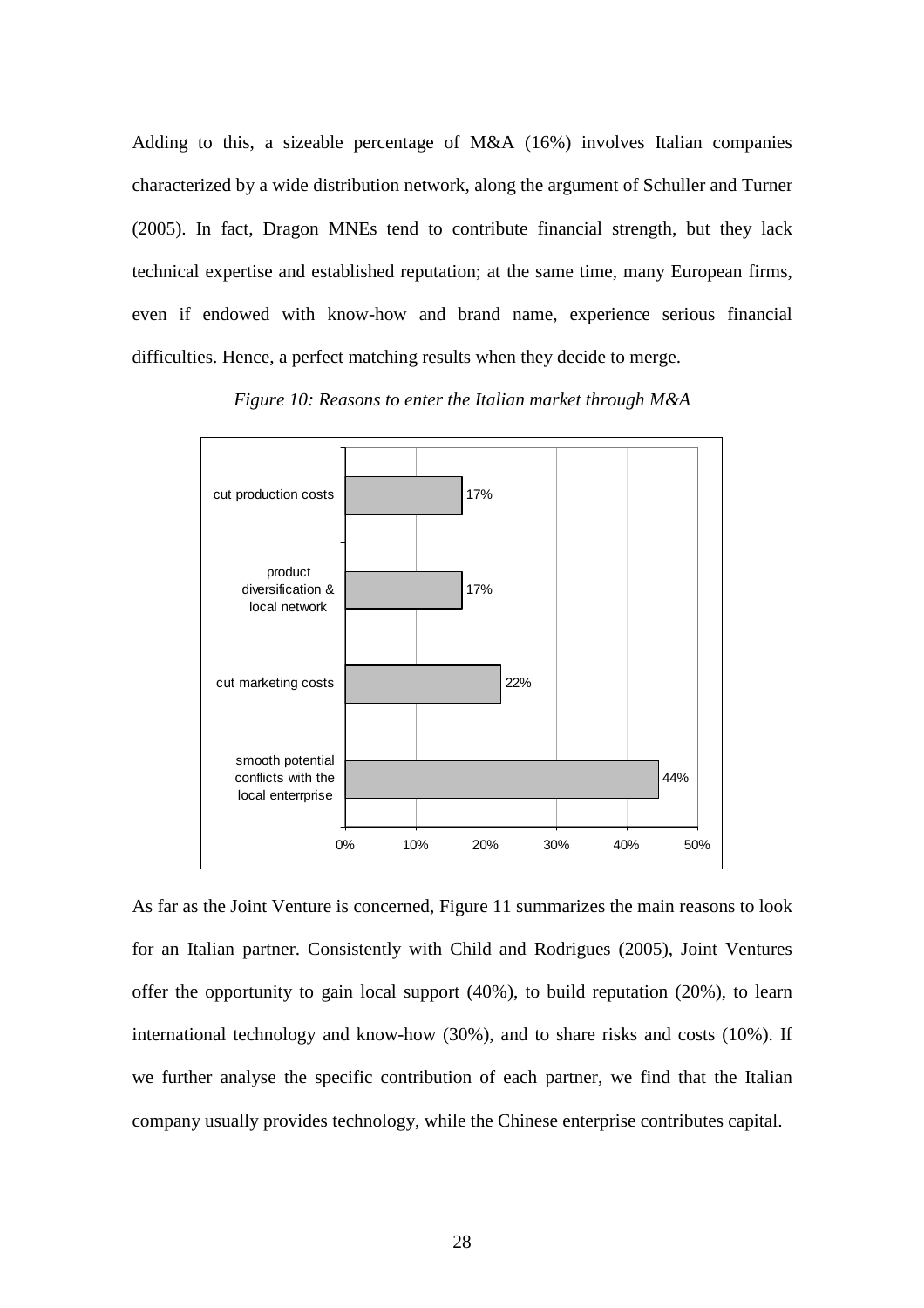

*Figure 11: Reasons to enter the Italian market through JV* 

*Figure 12: Reasons to enter the Italian market through WOE* 



At this stage it is worth mentioning that different criteria are followed to select the local counterpart, from strategic (38%) to organizational (33%) motivations, from geographical (17%) to fortuitous (6%) reasons. This means that Chinese investors care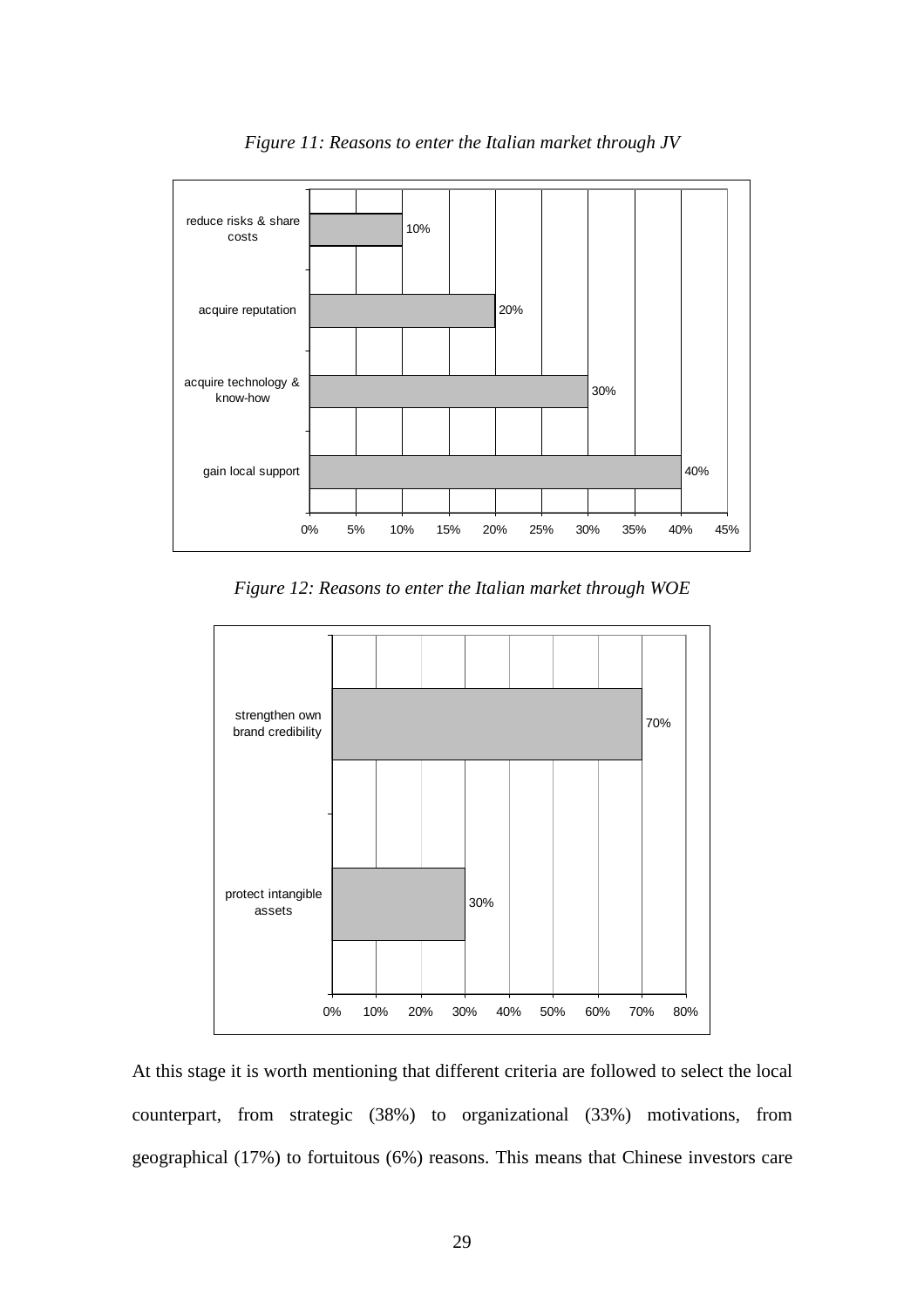about the partner's experience, human capital and network the most, but they also consider his/her location within the Italian market, as a key for a successful partnership. After analysing M&A and JV, to complete the picture about entry mode strategies, Figure 12 reveals the main reasons to opt for a WOE, according to the respondents' answers.

As mentioned in Section 2, Greenfield establishments in developed countries are usually aimed at facilitating access to the local market, and customizing final products for local consumers. This kind of operations is typical of some sectors – such as transport and telecommunication – and some investors – namely those endowed with competitive advantages at home, and seeking to strengthen their market share abroad. While M&A and JV represent a privileged way to acquire strategic assets, whollyowned enterprises are set in order to preserve intangible resources (30%) or to strengthen own brand's credibility (70%), consistently with Nicolas (2009) and Deng (2007).



*Figure 13: Satisfaction about Italian operations, by entry mode*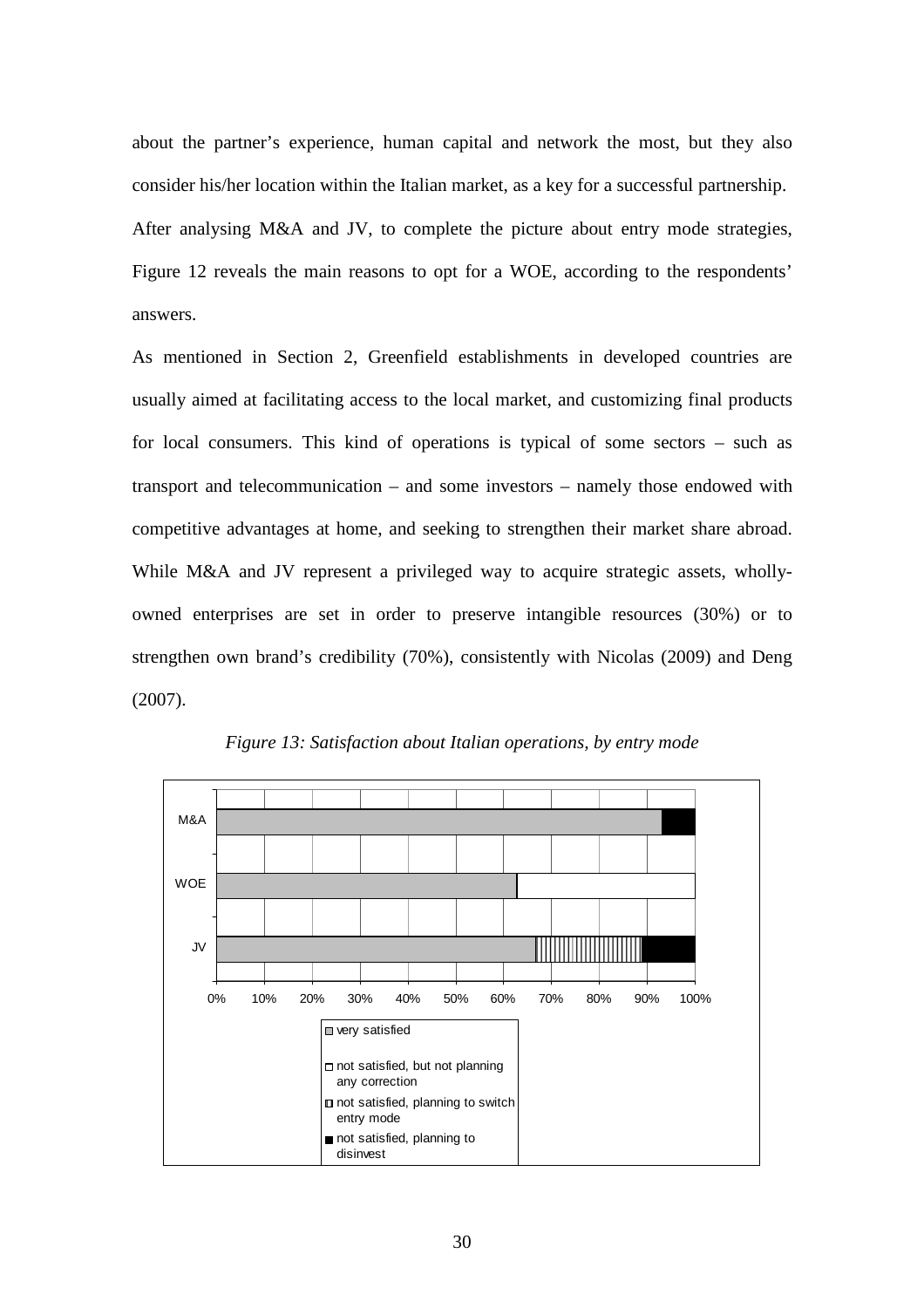Based on Figure 13, the overall level of satisfaction about Italian operations is extremely high, with most of the respondents being very satisfied, and just a few planning to switch mode or to disinvest.



*Figure 14: Main returns from Italian operations* 

According to our survey, the main returns from direct investments in Italy range from improved image and reputation (25%) to access to new market segment (24%), from updated technology (20%) or better competitive position (18%) to increased sales (13%) (see Figure 14).

Despite this long list of returns, many problems still plague the experience of Dragon and HK-T MNEs, from cultural distance (29%) to the lack of labour market flexibility (14%), from bureaucracy (20%) to unfavourable living conditions (14%), from the language (11%) to the lack of infrastructures (2%), without sizeable differences from region of origin. To sum up, according to Figure 15, only 11% of the parent companies in our sample do not face any serious problem in Italy, while most are struggling against a system that is very different from the one prevailing in the home country. As a result,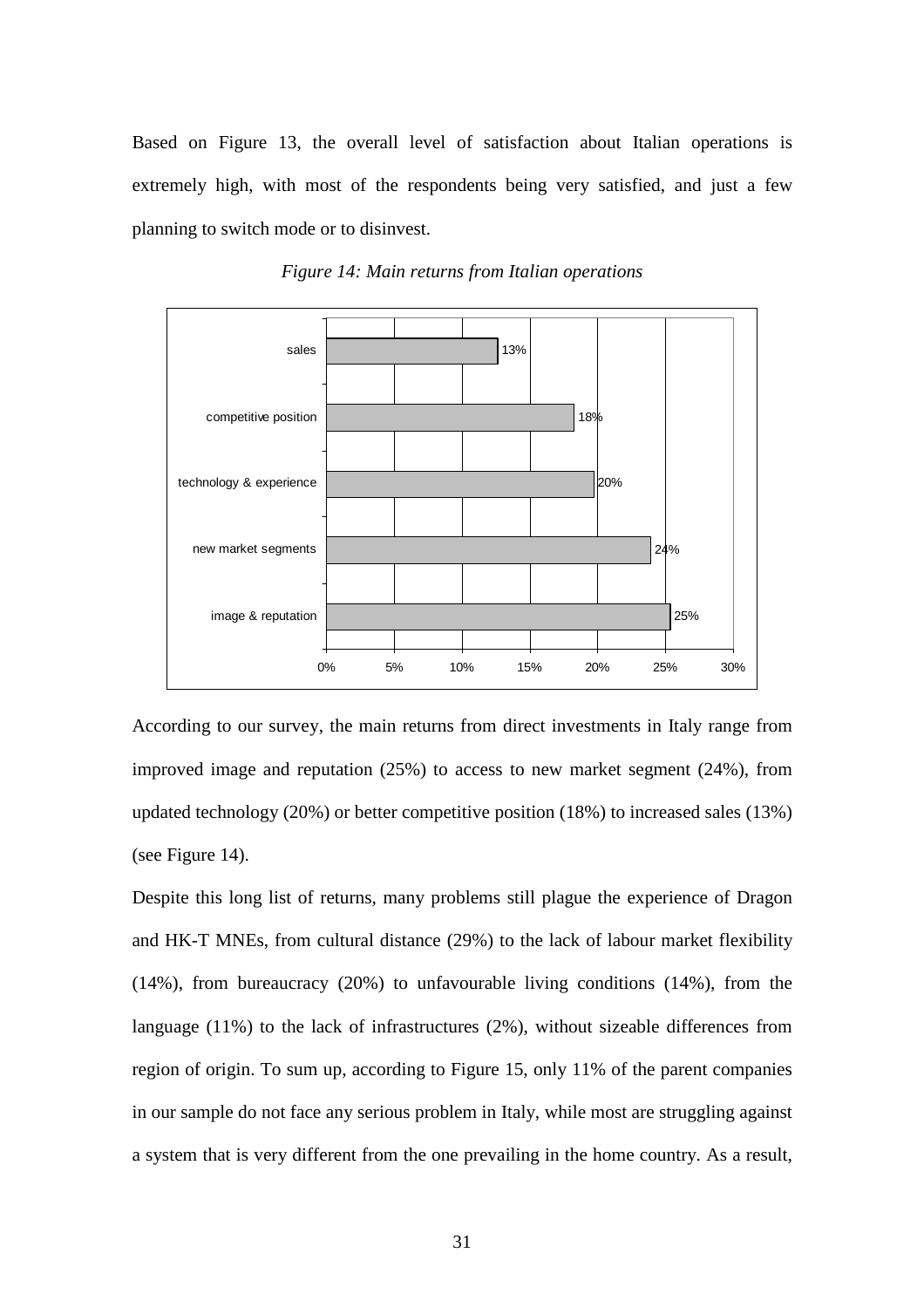future plans consist of keeping the current investment for around 55% of the sample, expanding the Italian operations by means of new plants or additional money for 16% and 19% respectively, and leaving the host country for 6% of respondents.



*Figure 15: Main problems encountered in Italy* 

# **5. Conclusion**

The popularity of inward FDI to China, over the past three decades, has been recently mirrored by its outward flows, greeted with a mixture of enthusiasm and concern all around the world. As Zhang Y. (2005) points it out, China's engagement with the global market is unprecedented, both in terms of intensity and breadth. If the Chinese interest for Europe and Italy has been modest so far, and the number of operations quite limited (Nicolas 2009), the rise of the Dragon is fast and dynamic, so as to deserve attention from market players, policy makers and researchers.

While most studies about Chinese ODI are qualitative, this paper provides original evidence of Dragon multinationals in Italy, at the micro level. Data have been collected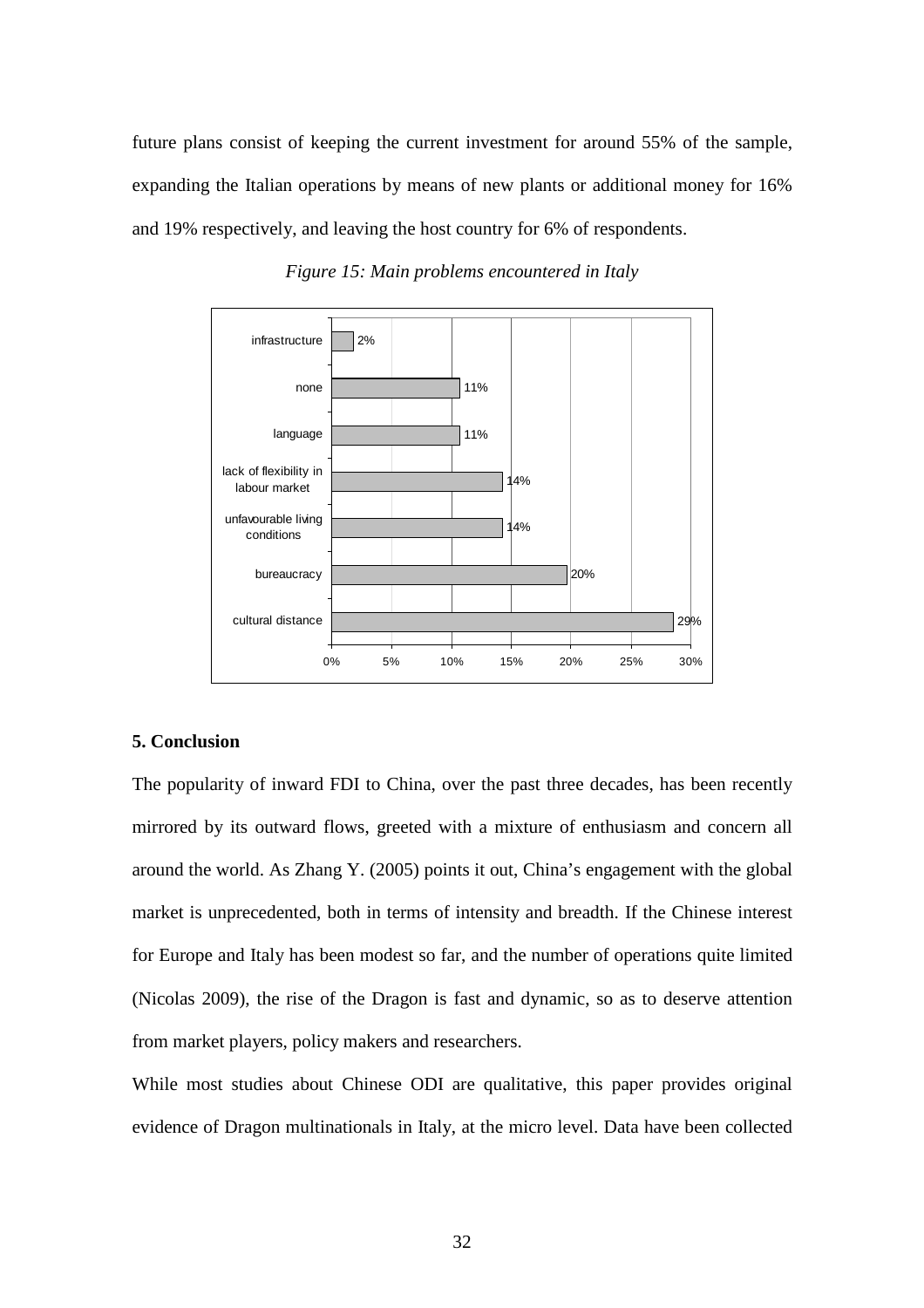through a multiple-choice questionnaire, designed by the author and submitted to the entire population of Chinese parent companies. With a response rate of 86%, we present a detailed survey of 18 investors headquartered in Mainland China, Hong Kong and Taiwan, corresponding to 28 affiliates in the Italian market. Empirical findings in terms of profile of the parent companies and strategic motivations of their FDI are consistent with the theoretical literature reviewed in Section 2.

According to our survey, Chinese investors are rather large companies, characterized by a high degree of state ownership. They come from Beijing, Zhejiang, Shenzen and Hunan the most and they belong to industries such as transport, electronics, telecommunications and home appliances. Evidence also shows that Dragon MNEs target Italy motivated by market- and resource-seeking considerations, as a pull factor, together with government support and the availability of capital, as a push force. On the contrary, MNEs from Hong Kong and Taiwan, included in our sample, mainly respond to the market stimulus, and they do not enjoy any support from the State. The level of satisfaction with the local operations is generally high, and the main returns from FDI range from access to new market segments to improvements in image and reputation, from increased sales and competitive position to better technology. As far as the entry mode is concerned, while HK-T enterprises reveal a strong preference towards Mergers & Acquisitions, their Chinese counterparts mainly operate in Italy via Joint Ventures and WOEs.

We believe that this paper comprises a few novelties, compared to the existing literature. First, it provides a quantitative, rather than qualitative analysis of Dragon multinationals, different from the greatest bulk of the contributions reviewed in Section 2. Second, within the small group of empirical studies, it takes a micro, rather than a

33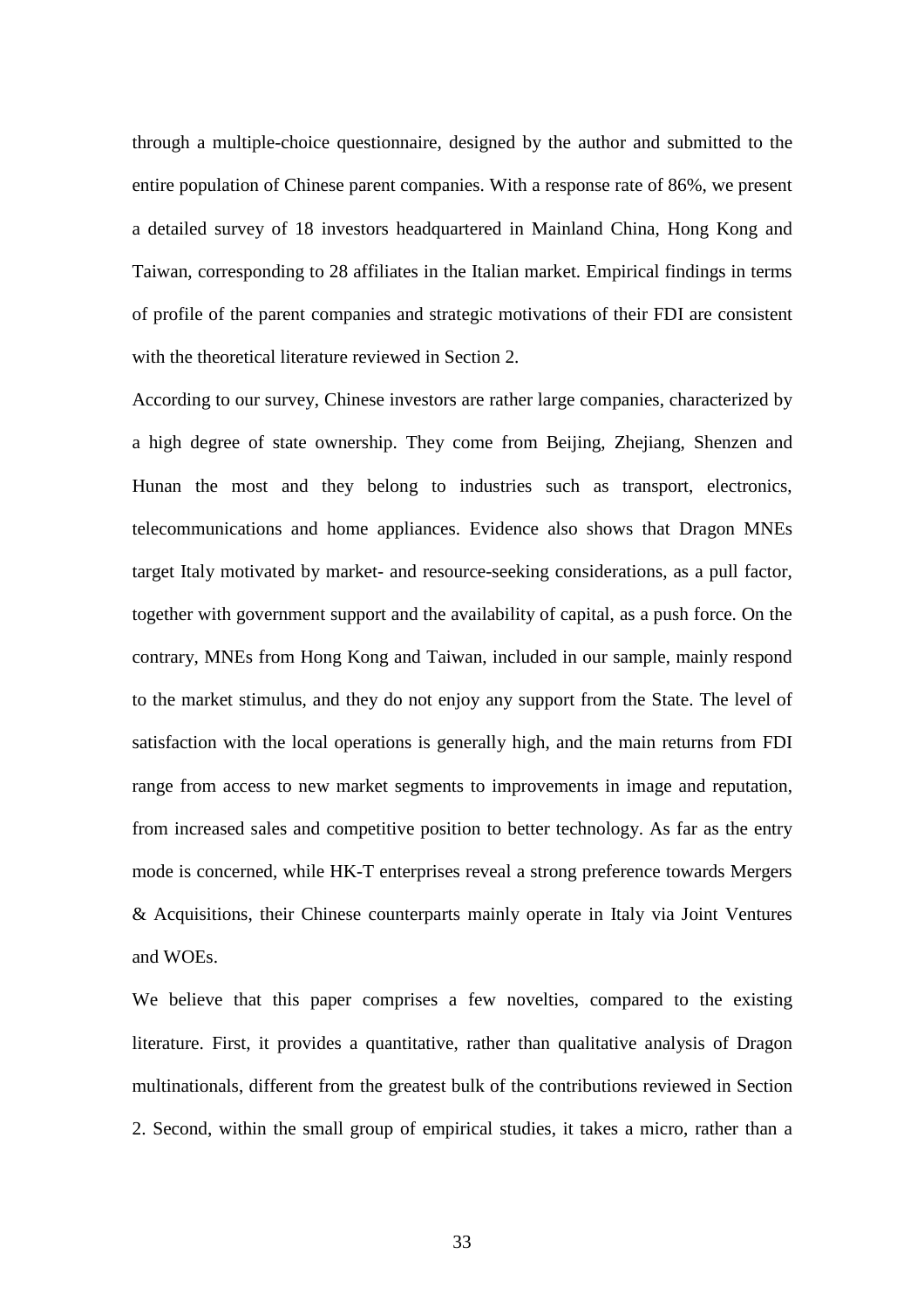macro perspective. This allows us to dissect the general trends, highlighted in Section 3, and read behind aggregated numbers, at least for Italy. Third, within the tiny group of micro papers, it bases on original survey data, rather than case histories, sector or anecdotal studies. This provides a broader and more solid ground for the empirical analysis. Fourth, compared to (Cui et al. 2008; Buckley et al. 2008a; Zhang 2005) that employ multiple-choice questionnaires to collect or complements information at the firm-level, we offer a richer framework in terms of sample representativeness, number of questions and variety of issues covered. Last but not least, by collecting data about MNEs from Mainland China, Hong Kong and Taiwan, this paper contributes to the recent debate about the applicability of the traditional OLI and IDP frameworks to explain emerging economies ODI. In particular, we find that MNEs from developing (like China) and developed (like Hong Kong and Taiwan) countries differ in many regards, from the ownership structure to the entry mode choice, from push to pull factors. Therefore it seems that the traditional view of FDI should, at least, be reconsidered, if not replaced, to analyze recent flows.

To conclude, it is worth mentioning a few limits of the present study that should be kept into consideration when evaluating its empirical findings. For instance, despite the high response rate, the small number of observations dos not allow for a proper econometric exercise. This is the reason why results in Section 4 are presented only in terms of summary statistics and graphs. Moreover, even though the main findings are consistent with the existing literature, they might be biased by the choice of the host country. Put another way, the focus on Italy, rather than other or more countries, prevents us from generalizing results too much: the only message that we derive from the present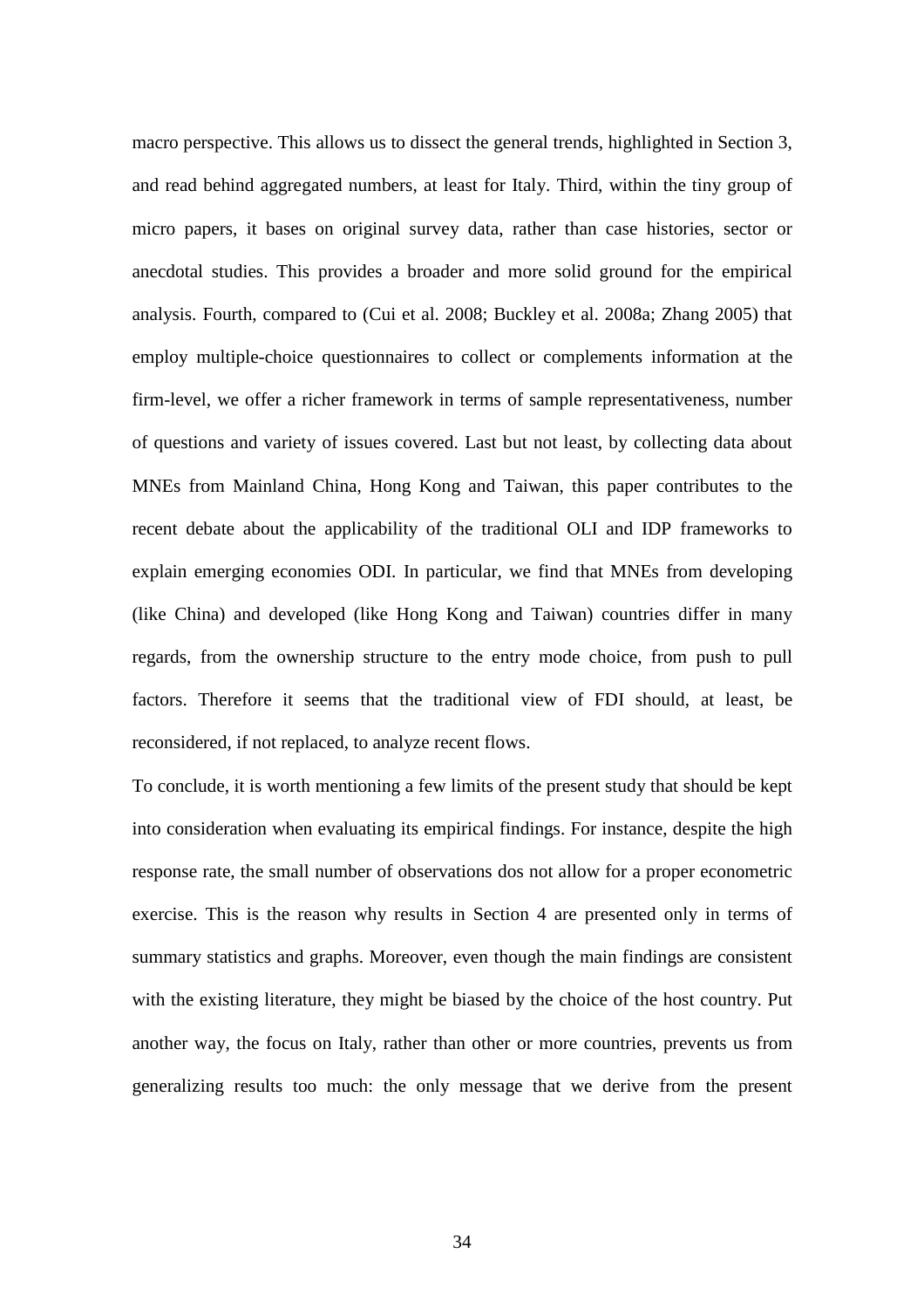exercise is that Chinese ODI in Italy support the previous qualitative literature on the same topic.

To overcome the issue of data limitation, and capitalize on the promising results reported in Section 4, we believe that further evidence, at the micro level, should be collected, to better characterize emerging countries outflows. For instance, an extension of this survey to a broader array of host economies, would allow for a cross-country comparative analysis and a deeper dissection of the aggregated picture reported in Section 3. Moreover, an extension of the same survey, to embrace other emerging economies would complement our portrait of Chinese investors and better describe their attitudes towards internationalization.

On our opinion, both extensions are worth carrying on, because they would be extremely challenging from an academic and a policy perspective. On the one hand, more advanced statistical analysis could be performed and theoretical models could be rigorously tested. On the other hand, given that the Dragon has begun to rise, it is important to have a clear comprehension of this phenomenon. How Chinese firms adjust to and learn from the global marketplace will not only affect China's economic future, but also China's relation with the rest of the world.

# **6. References**

Amighini, A. and S. Chiarlone (2007), 'La trasformazione dell'economia cinese: proprietà dell'impresa e modello di specializzazione', *Economia e Politica Industriale*, **3**, 185-200.

Amighini, A., R. Rabellotti and M. Sanfilippo (2009), 'The Rise of Multinationals from emerging Countries. A Review of the Literature, Emerging Economic Regional Powers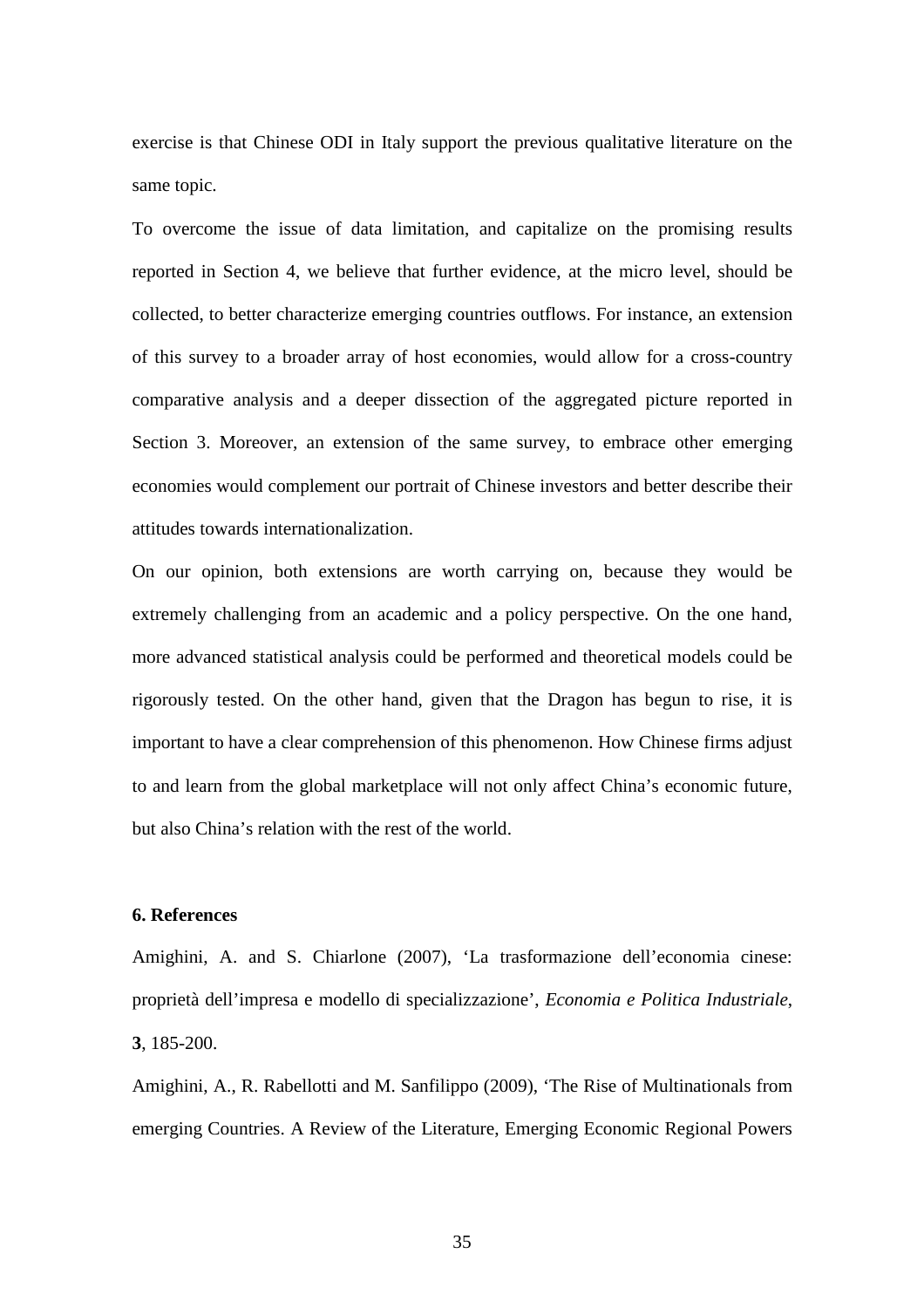and Local Systems of Production: New Threats or New Opportunities?', Working Paper Series, 4/09.

Amighini, A., R. Rabellotti and M. Sanfilippo (2008), 'L'avanzata degli IDE cinesi in Italia', in *Rapporto ICE 2007-2008*, Roma: Istituto per il Commercio Estero.

Athreye, S. and S. Kapur (2009), 'Introduction: The Internationalization of Chinese and Indian Firms – Trends, Motivations and Strategy', *Industrial and Corporate Change*, **18**(2), 209-221.

Aulakh, P.S. (2007), 'Emerging Multinationals from Developing Economies: Motivations, Path and Performance', *Journal of International Management*, **13**, 235- 240.

Berger, B. and A. Berkofsky (2008), 'Chinese Outward Investments: Agencies, Motives and Decision-Making', CASCC Briefing Paper, 172.

Boisot, M. (2004), 'Notes on the Internationalization of Chinese Firms'. Mimeo, Open University of Catalonia, Barcelona, Spain.

Buckley, P.J., L.J. Clegg, A.R. Cross, X. Liu, H. Voss and P. Zheng (2007), 'The Determinants of Chinese Outward Foreign Direct Investment', *Journal of International Business Studies*, **38**(4), 499-518.

Buckley, P.J., A.R. Cross and H. Voss (2008a), 'Chinese Direct Investment in the United Kingdom: An Assessment of Motivations and Competitiveness', paper presented at the conference Corporate Strategies in the New Asia, 1-2 Fabruary 2008, University of Bremen.

Buckley, P.J., A.R. Cross and H. Voss (2008b), 'Thirty Years of Chinese Outward Foreign Direct Investment', paper presented at the CEA (UK) Conference China's Three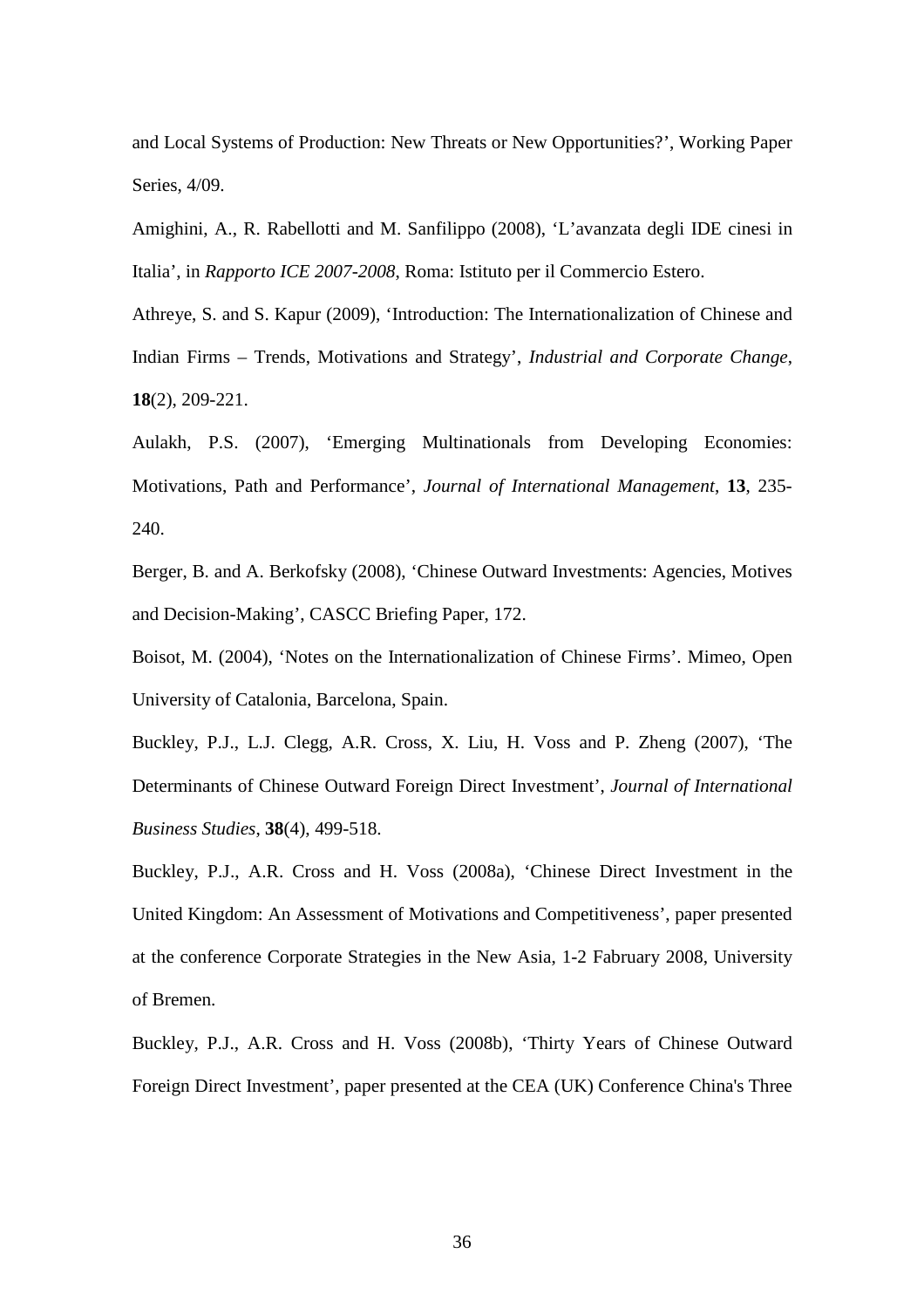Decades of Economic Reform (1978-2008), 1-2 April 2008, University of Cambridge, UK.

Cai, K.G. (1999), 'Outward Foreign Direct Investment: A Novel Dimension of China's Integration into the Regional and Global Economy', *China Quarterly*, **160**, 856-880.

Chan, A. (1995), 'Chinese Enterprise Reform: Convergence with the Japanese Model?', *Industrial and Corporate Change*, **4**, 449-470.

Child, J. and B. Rodrigues (2005), 'The Internationalization of Chinese Firms: A Case for Theoretical Extension?', *Management and Organization Review*, **1**(3), 381-410.

Cui, L., F. Jiang and B.W. Stening (2008), 'Determinants of FDI Entry Mode Decisions of Chinese MNCs', paper presented at the AIBAIB Annual Meeting, 30 June-3 July 2008, Milan, Italy.

Deng, P. (2007), 'Investing for Strategic Resources and its Rationale: The Case of Outward FDI from Chinese Companies', *Business Horizons*, **50**, 71-81.

Deng, P. (2004), 'Outward investment by Chinese MNCs: Motivations and Implications', *Business Horizons*, **47** (3), 8-16.

Dunning, J.H. (1981), 'Explaining the International Direct Investment Position of Countries: Towards a Dynamic or Developmental Approach', *Weltwirtschaftliches Archiv*, **117**(1), 30-64.

Dunning, J.H. (1993), *Multinational Enterprises and the Global Economy*. Addison Wesley:Mass.

Duysters, G., J. Jacob, C. Lemmens and Y. Jintian (2009), 'Internationalization and Technological Catching Up of Emerging Multinationals: a Comparative case Study of China's Haier Group', *Industrial and Corporate Change*, **18**(2), 325-349.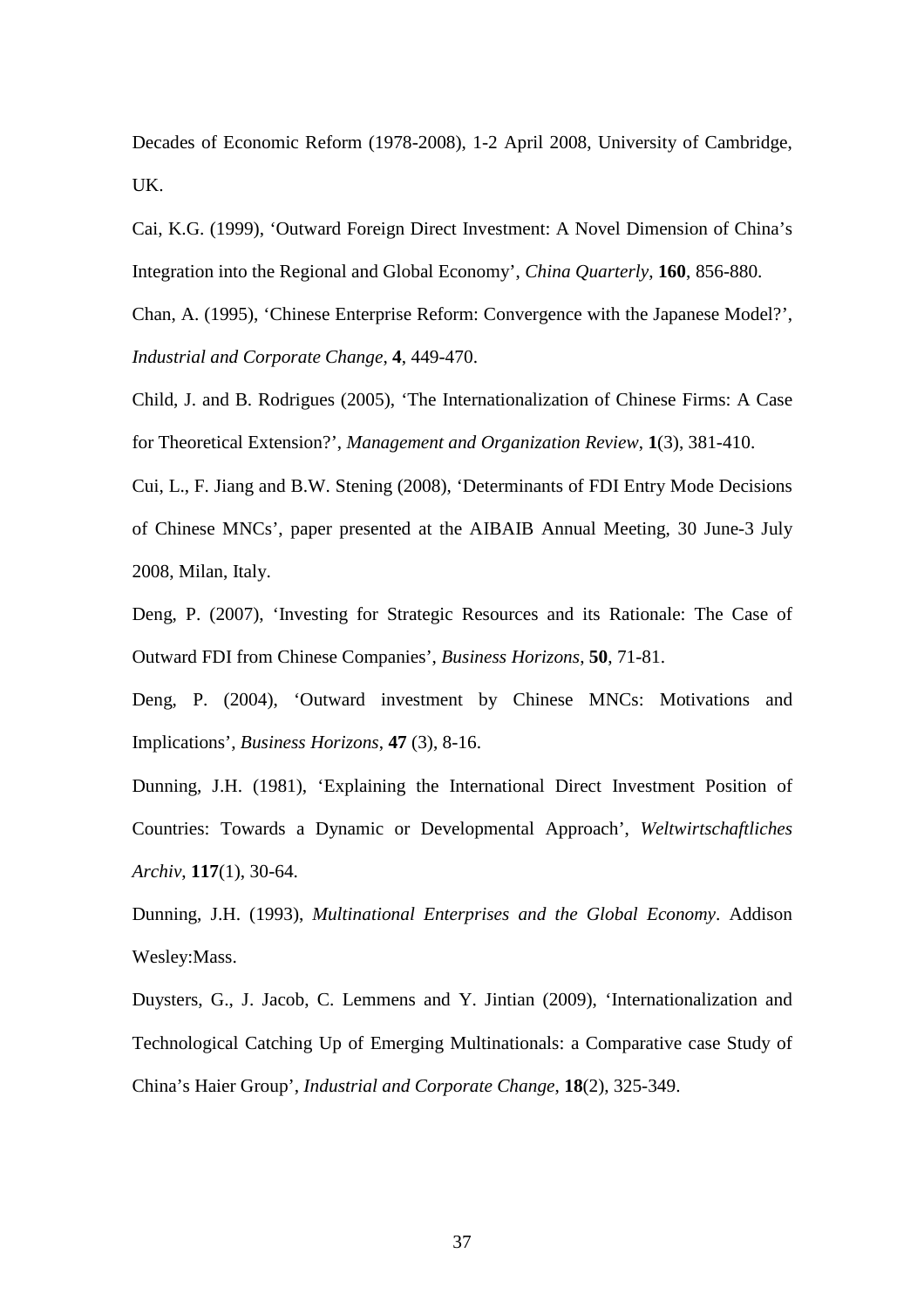Filatochev, I., R. Strange, J. Piesse and Y.C. Lieu (2007), 'FDI by Firms from Newly Industralized Economies in Emerging Markets : Corporate Governance, Entry Mode and Location", *Journal of International Business Studies*, **38**(4), 556-572.

Filippov, S. and T. Saebi (2008), 'Europeanisation Strategy of Chinese Companies: Its Perils and Promises', UNU-MERIT Working Paper Series, 55.

Fortainer, F. and R. van Tulder (2009), 'Internationalization Trajectories – a Cross-Country Comparison: Are Large Chinese and Indian Companies Different?', *Industrial and Corporate Change*, **18**(2), 223-247.

Gao, L. (2008). 'Determinants of China's Outward Foreign Direct Investment', paper presented at the CEA (UK) Conference China's Three Decades of Economic Reform (1978-2008), 1-2 April 2008, University of Cambridge, UK.

Haase, E., M. Miglans and J. Nabradi (2008), 'Chinese Outbound FDI: Current and Future Role Based on the Example of Hungary, Latvia and Poland', CEMS, mimeo.

Kumar, N. and A. Chadha (2009), 'India's Outward Foreign Direct Investments in Steel Industry in a Chinese Comparative Perspective', *Industrial and Corporate Change*, **18**(2), 249-267.

Li, P.P. (2007), 'Toward an Integrated Theory of Multinational Evolution: The Evidence of Chinese Multinational Enterprises as Latecomers', *Journal of International Management*, **13**, 296-318.

Liu, C. Z. (2007), 'Lenovo: an example of globalization of Chinese enterprises', *Journal of International Business Studies*, **38**, 573-577.

Luo Y. and R.L. Tung (2007), 'International Expansion of Emerging Market Enterprises: A Springboard Perspective', *Journal of International Business Studies*, **38**(4), 481-498.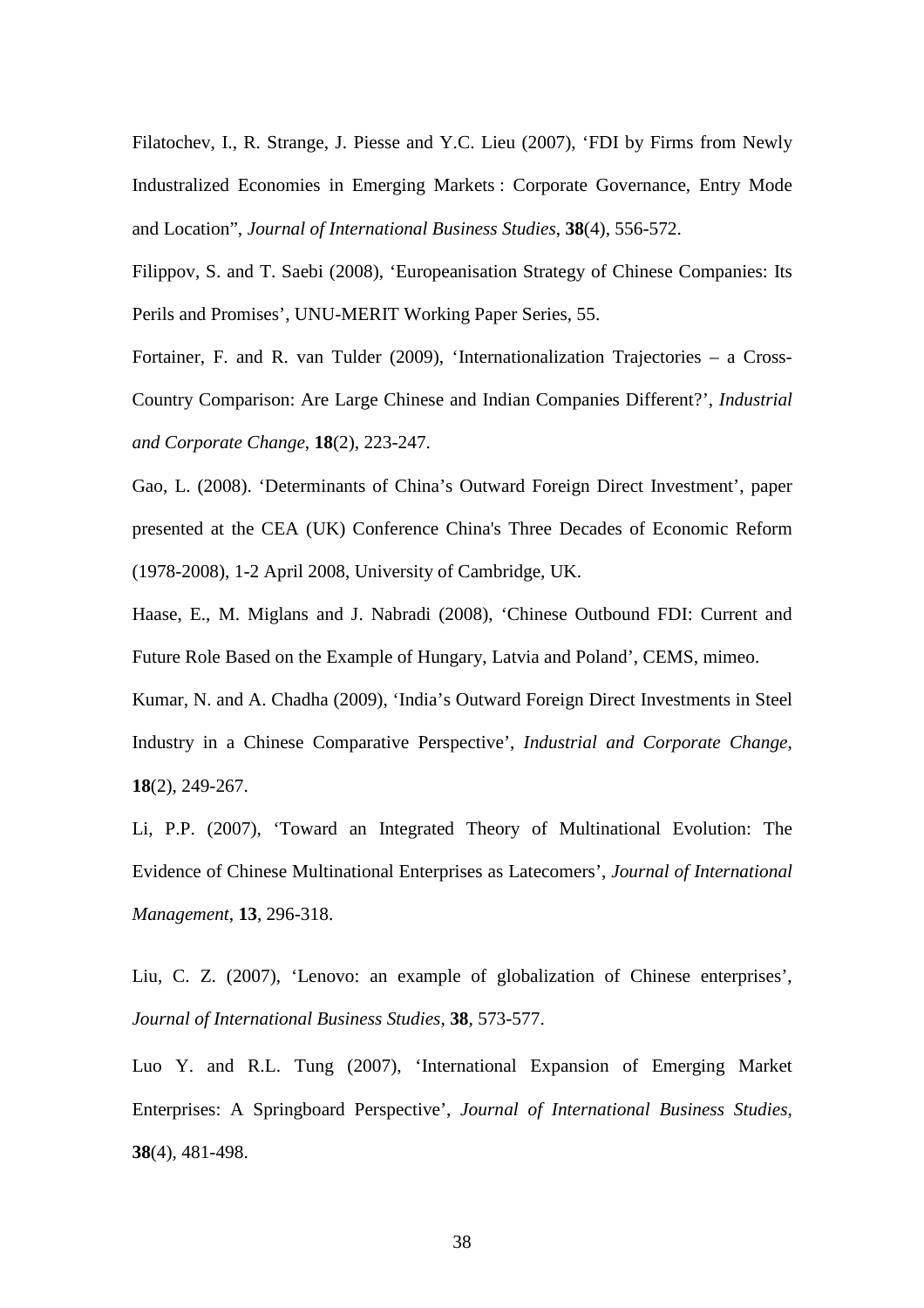Matthews, J.A. (2006), 'Dragon Multinationals: New Players in the 21st Century Globalization', *Asia Pacific Journal of Management*, **23**, 5-27.

MOFCOM (2008), *Statistical Bulletin of China's Outward Foreign Direct Investment* at www.mofcom.gov.cn

Nicolas, F. (2009), 'Facts and Fallacies about Chinese Direct Investment in Europe', Chatham Hourse Briefing Paper, June.

Nicolas, F. and S. Thomsen (2008), 'The Rise of Chinese Firms in Europe: Motives, Strategies and Implications', paper presented at a Research Workshop on Chinese Investment in Europe, Chatham House, London, 17 September 2008.

Niosi, J. and F.T. Tschang (2009), 'The Strategies of Chinese and Indian Software Multinationals: Implications for Internationalization Theory', *Industrial and Corporate Change*, **18**(2), 269-294.

Nolan, P. (2001), *China and the Global Economy*. Palgrave Macmillan: London.

OECD (2006), Emerging *Multinationals: Who are They? What do They do? What is at Stake?*, OECD: Paris.

OECD (2008), *OECD Investment Policy Review: China 2008*, OECD: Paris.

Pack, H. (2001), 'The Role of Acquisition of Foreign Technology in Taiwanese Growth', *Industrial and Corporate Change*, **10**(3), 713-734.

Poncet, S. (2007), 'Inward and Outward FDI in China', in Greenaway D., Milner C. and S. Yao (Eds) *China and the World Economy: consequences and challenges*, Palgrave: Londres, UK.

Rabellotti, R. and M. Sanfilippo (2008), 'Chinese FDI in Italy', paper presented at a Research Workshop on Chinese Investment in Europe, Chatham House, London, 17 September 2008.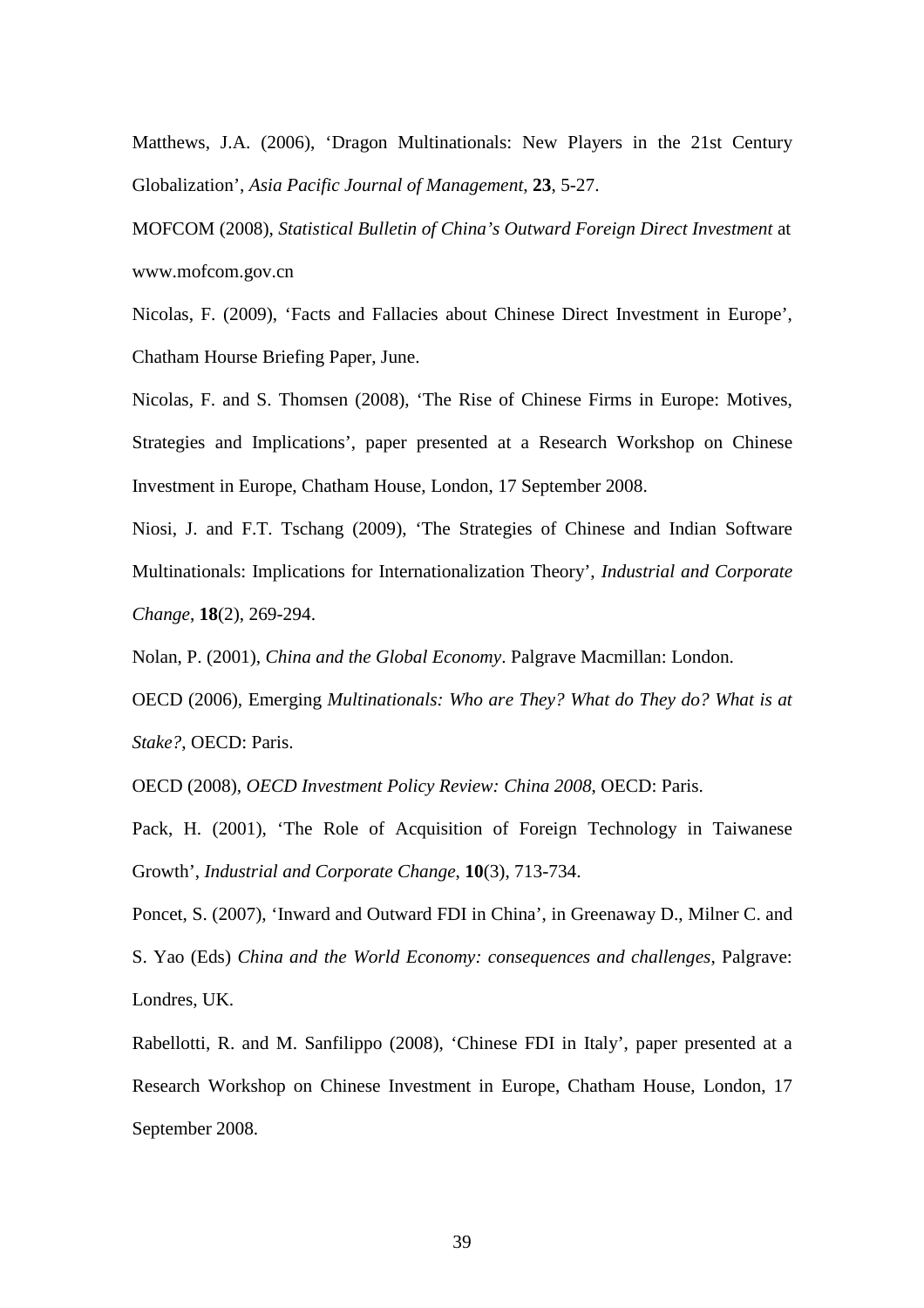Schuller, M. and A. Turner (2005), 'Global Ambitions: Chinese Companies Spread their Wings', *China Aktuell-Journal of Current Chinese Affairs*, **4**, 3-14.

Spinarelli, M. (2009), 'Le multinazionali dei paesi emergenti: gli investimenti cinesi in Italia', *Economia e Politica Industriale*, **2**, 131-159.

Tseng, C. S. (1994), 'The Process of Internationalization of PRC Multinationals' in Schultte, H. (Ed.) *The Global Competitiveness of the Asian Firm*. Macmillan: Basingstoke, UK:.

UNCTAD (2008) *World Investment Report*. Geneva at www.unctad.org.

UNCTAD (2007) *World Investment Report*. Geneva at www.unctad.org.

UNCTAD (2006) *World Investment Report*. Geneva at www.unctad.org.

UNCTAD (2004) *World Investment Report*. Geneva at www.unctad.org.

Wang, L. and A. Szirmai (2008), 'Productivity Growth and Structural Change in Chinese Manufacturing', *Industrial and Corporate Change*, **17**(4), 841-874.

Warner, M., H.N. Sek and X. Xiaojun (2004), 'Late Development Experience and the Evolution of Transnational Firms in the People's Republic of China', *Asia Pacific Business Review* ,10, 324.345.

Wu, F. (2005), 'The Globalization of Corporate China', *The National Bureau of Asian Research*, **16**(3), 1-29.

Yeung, H. W. and W. Liu (2008), 'Globalizing China: The Rise of Mainland Chinese Firms in the Global Economy', *Eurasian Geography and Economics*, **49** (1), forthcoming.

Yiu, D.W., C.M. Lau and G.D. Bruton (2007), 'International Venturing by Emerging Economy Firms: the Effects of Firm Capabilities, Home Country Networks, and Corporate Entrepreneurship', *Journal of International Business Studies*, **38**(4), 519-540.